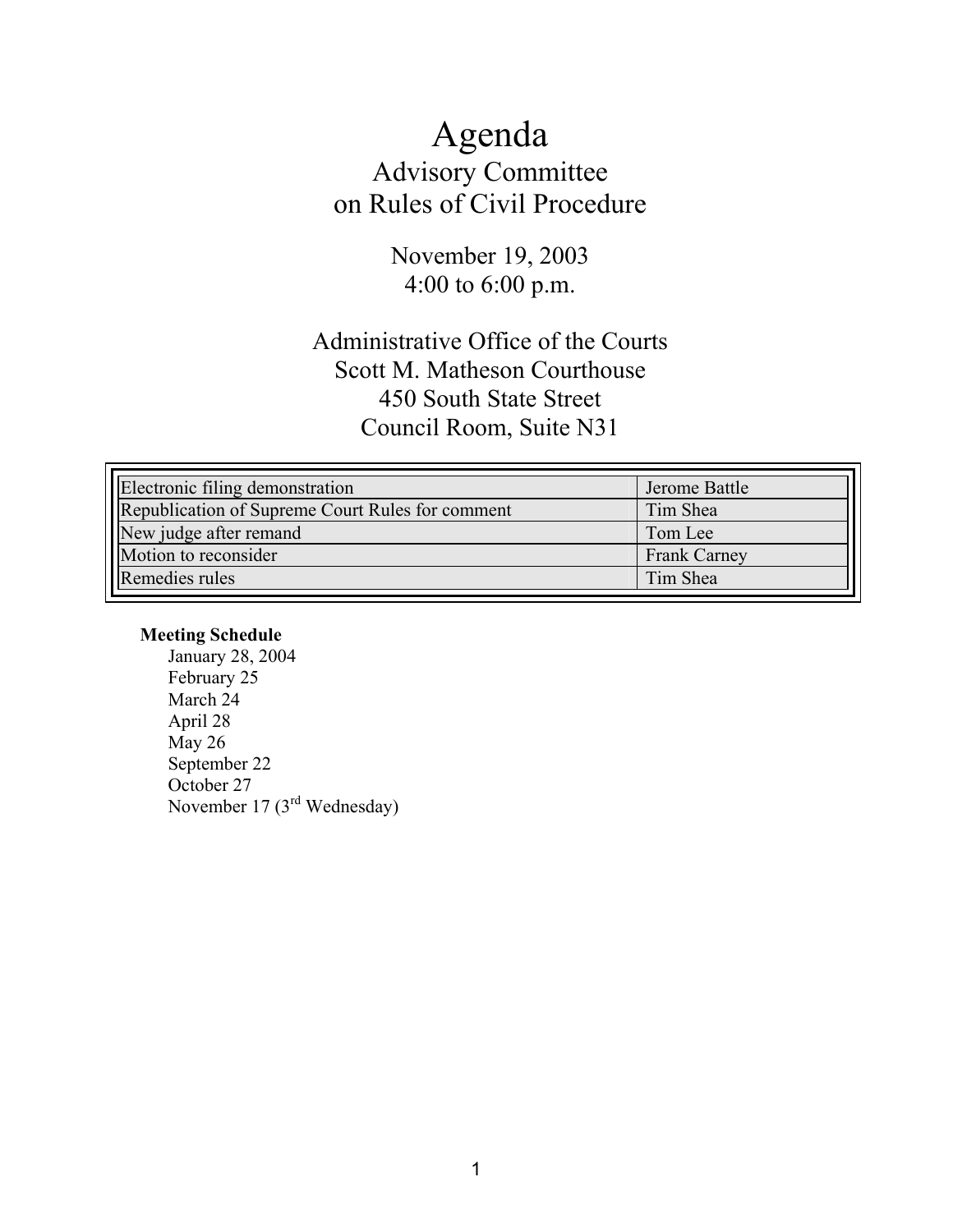## **MINUTES**

## **UTAH SUPREME COURT ADVISORY COMMITTEE ON THE RULES OF CIVIL PROCEDURE**

## **Wednesday, October 22, 2003 Administrative Office of the Courts**

### **Francis Wikstrom, Presiding**

- **PRESENT:** Francis Wikstrom, David W. Scofield, Terrie T. McIntosh, Leslie W. Slaugh, Paula Carr, Thomas R. Lee, Thomas R. Karrenberg, R. Scott Waterfall, Virginia S. Smith, W. Cullen Battle, Honorable Lyle R. Anderson, James Blanch, Honorable David O. Nuffer
- **STAFF:** Tim Shea, Judith Wolferts
- **EXCUSED:** Francis J. Carney, Glenn C. Hanni, Honorable Anthony B. Quinn, Honorable Anthony W. Schofield, Todd M. Shaughnessy, Janet H. Smith, Debora Threedy

**GUESTS:** Matty Branch

## **I. WELCOME AND APPROVAL OF MINUTES.**

Francis Wikstrom called the meeting to order at 4:00 p.m. The Minutes of the September 24, 2003 meeting were reviewed, and Thomas Lee moved that they be approved as written. The motion was seconded by James Blanch, and approved unanimously.

## **II. CHANGE OF JUDGE AFTER REMAND.**

Mr. Lee led the discussion of his proposed rule dealing with recusal of a judge after remand.<sup>1</sup> Mr. Lee stated that he initially was not in favor of such a rule, but that after consideration he believes that a rule couched in the proposed language is a good idea. The proposed rule balances two issues: a judge's previous investment in the case and whether recusal would impede a timely resolution of the issues v. perception of bias.

Several members voiced approval of the proposed rule, including: (1) Thomas Karrenberg, who stated that he believes the proposed rule is a "first rate job" and gives a party a way to seek recusal without attacking the judge, (2) Cullen Battle, who stated that he is comfortable with the rule's language, (3) Virginia Smith, who noted that the proposed rule gives

<sup>&</sup>lt;u>1</u> <sup>1</sup>After extensive discussion during the September 24, 2003 meeting, Mr. Lee agreed to work on a proposed rule dealing with change of judge after remand. His suggested rule was circulated to members prior to the October 22, 2003 meeting.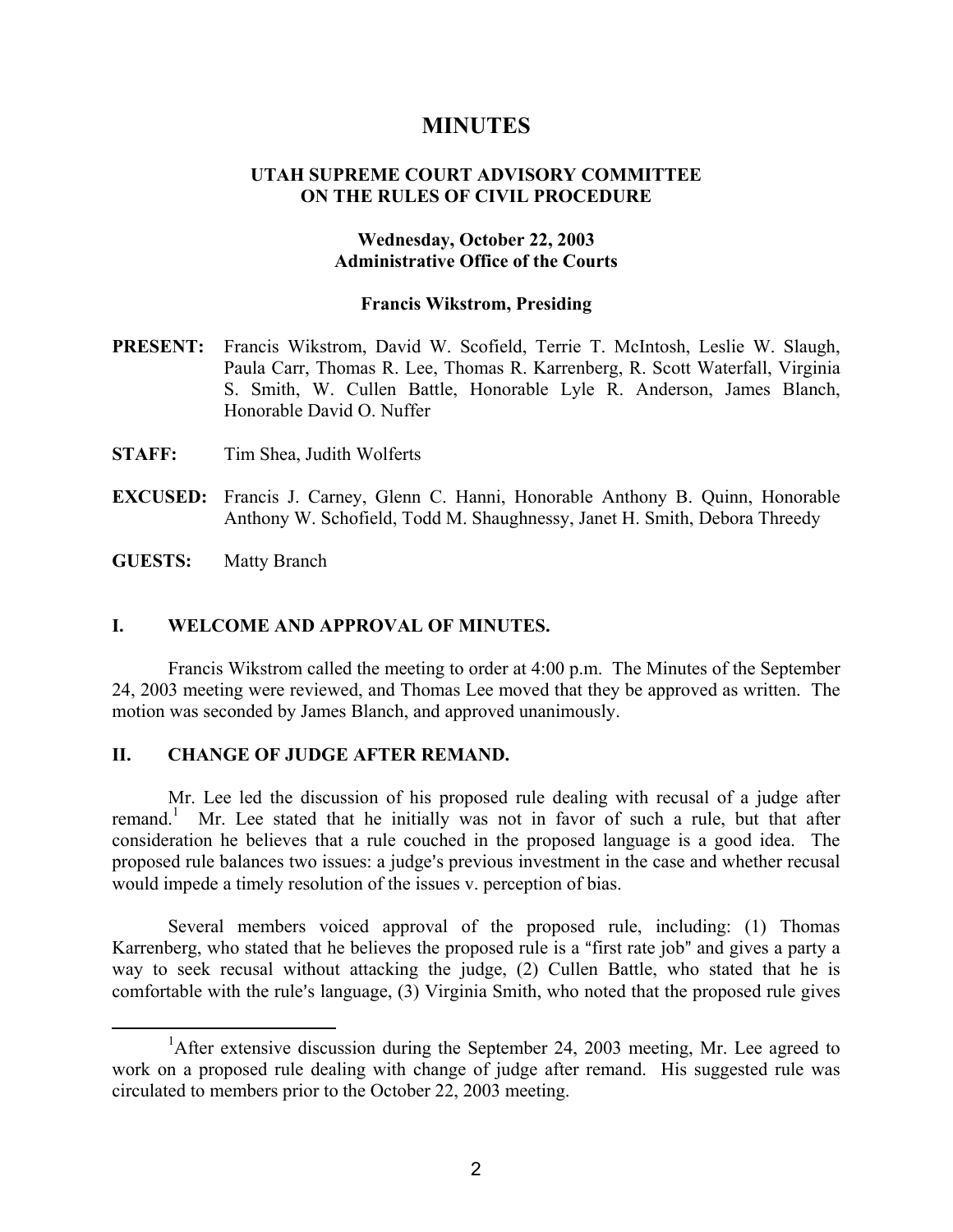judges "permission" to recuse without making it appear as though those who decide to recuse are shirking their duty, and (4) Judge David Nuffer, who stated that he believes that the proposed rule is good, and who suggested minor changes in wording.

Mr. Wikstrom asked Mr. Shea whether there had been any feedback about the proposed rule from judges who are members of the Committee, and Mr. Shea stated that there has not been. Judge Lyle Anderson then expressed his opinion that the proposed rule is "alright," and that it raises the level of consciousness about this issue without providing "great opportunities" for gamesmanship by attorneys.

After additional discussion and comments by Committee members, Mr. Slaugh moved that the proposed rule be adopted. Mr. Karrenberg seconded the motion, which was approved unanimously. Mr. Lee will prepare a statement on the extensive time and efforts expended by the Committee over a period of several months in considering this issue and in drafting a proposed rule.

## **III. REMEDIES RULES.**

In response to Mr. Battle's question of whether there is some way to deal with proposed changes to the remedies rules prior to a meeting, Mr. Wikstrom commented that he believes that there is considerable merit in going through the entire process during a meeting and thus hearing the opinions of everyone. Mr. Shea agreed with Mr. Wikstrom, noting that he believes that the rules have been improved each time that the Committee has gone through them. Mr. Battle agreed with Mr. Shea that the rules have been improved with input from members. Mr. Wikstrom then stated that the Committee will first go through each remedies rule, and then will send them out for comment to practitioners who deal with the rules on a frequent basis.

## **A. Rule 69C. Redemption of Real Property After Sale.**

Judge Anderson asked what the term "subsequent redemption" is intended to mean. After comments and explanations by Mr. Shea and Judge Nuffer, Judge Anderson stated that he believes it would be helpful to clarify this term's meaning. Judge Nuffer agreed, noting that there is little common law on this issue.

After more questions by the members about how subsequent redemption would work, Mr. Wikstrom stated that he believes that the Committee should educate itself on this issue.

## **B. Rule 64. Writs in General.**

Mr. Slaugh expressed concerns about the definitions of "earnings" (page  $6$ ), and how long "earnings" retain their character. He commented that it appears that once earnings have been deposited into a savings account, they no longer are "earnings." Virginia Smith agreed, stating that she acted as counsel for a bank for several years, and that in her experience a bank would see it that way. Mr. Slaugh asked Ms. Smith whether this means that if a person receives pay from an employer in cash, the bank would not see the cash as "earnings." Ms. Smith said yes. Mr. Slaugh then stated that the Committee should clarify the rule to address this. Judge Anderson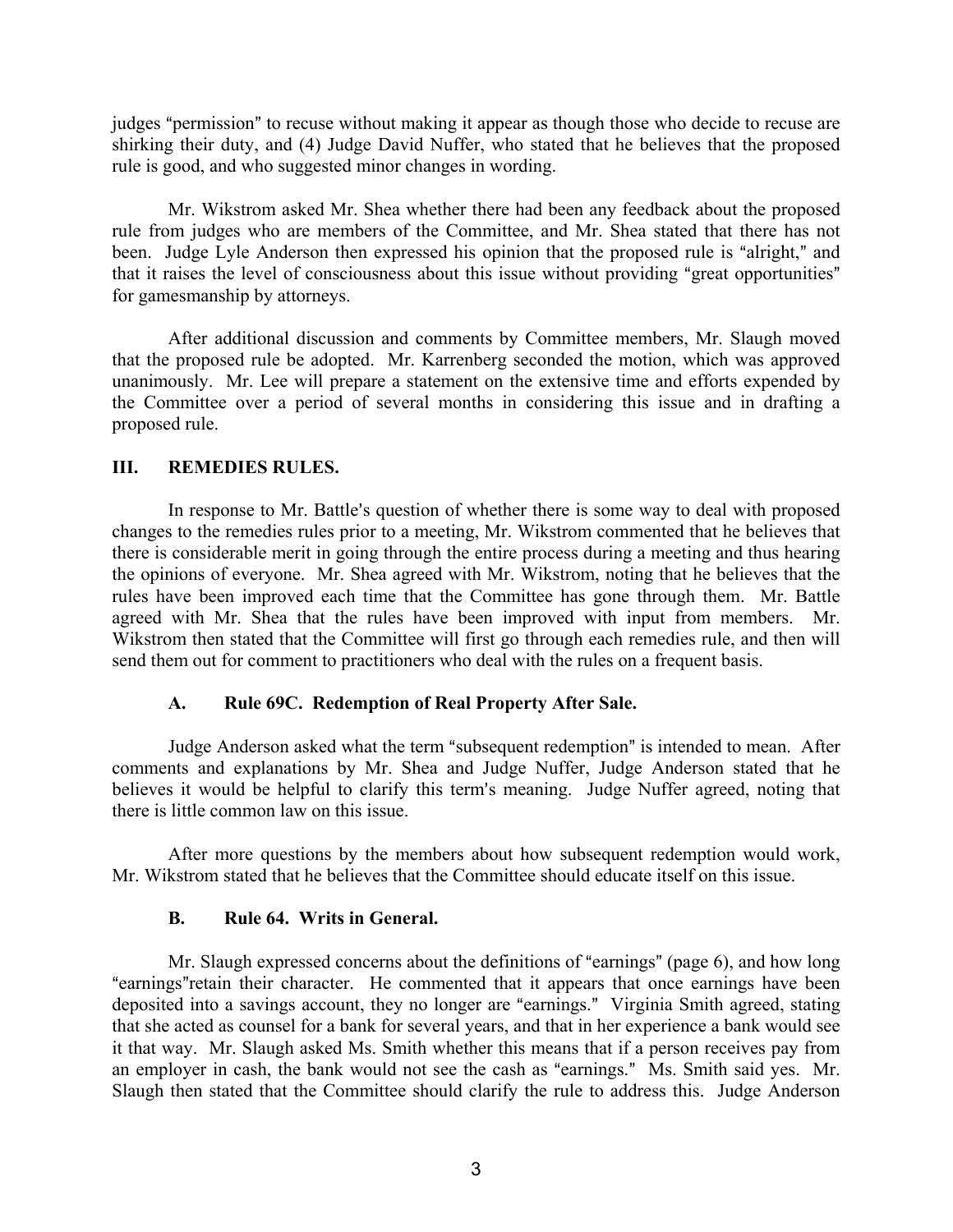agreed, commenting that unless there is a cessation period, everything arguably is "earnings." Mr. Shea stated that he would research this issue.

Committee members also discussed Mr. Slaugh's question about "earnings" in the context of child support. Judge Anderson commented that, ordinarily, only 25% of "earnings" can be garnished, but this increases to 50% for child support obligations. After additional comments, Mr. Slaugh stated that he would look into this issue.

Mr. Battle suggested that the words "earned by an individual" should be inserted after "compensation" (page 6, line 9), so as not to allow corporations to avail themselves of this limitation. Mr. Karrenberg asked whether the proposed additional language would allow a sole proprietorship to use the limitation.

Mr. Wikstrom and Mr. Slaugh suggested a change in the "writ wrongfully obtained" language on page 4, line 14. Referring to page 7, line 18, Mr. Slaugh questioned the use of the language that "The motion shall be served on the surety." After discussion, Mr. Shea suggested that the language be changed to read that the clerk be directed to send copies to the surety.

The members expressed other questions on the proposed rule, including: (1) whether page 10, lines 11 and 14, should read "file security" or "post security," and  $(2)$  the use and meaning of the term "sufficiency" (page 7).

## **C. Rule 64A. Prejudgment Writs in General.**

 With regard to language on page 12, lines 16-17, Judge Nuffer suggested that the term "is reasonably calculated to expeditiously give notice of the hearing" be substituted for "will expeditiously give actual notice of the hearing."

Mr. Battle questioned whether there is a clear statement of what actually must be done in order to obtain a writ, and suggested that this be spelled out in detail. Judge Anderson and Judge Nuffer agreed with Mr. Battle's comment, noting that the rule never actually says what must be done to obtain a particular writ. In response, Mr. Shea commented that the purpose of Rule 64A is to include in all **common** requirements in one rule. Judge Anderson then stated that his concern is that Rule 64A(b) appears to imply that all that must be done to obtain a writ is to file an affidavit. Similarly, Judge Nuffer noted that Rule 64A(g) sounds as though all a party must do to obtain a writ is to prove the facts set forth in the affidavit, whereas in reality the party must prove the elements of the writ. Mr. Battle agreed with Judge Nuffer's assessment, commenting that the elements of the writs must be established in this rule because they cannot be found anyplace else.

After additional discussion, Mr. Shea stated that he will work on the proposed rule in light of the concerns raised.

## **D. Rule 64B (Writ of Replevin), Rule 64C (Writ of Attachment), and Rule 64D (Writ of Garnishment).**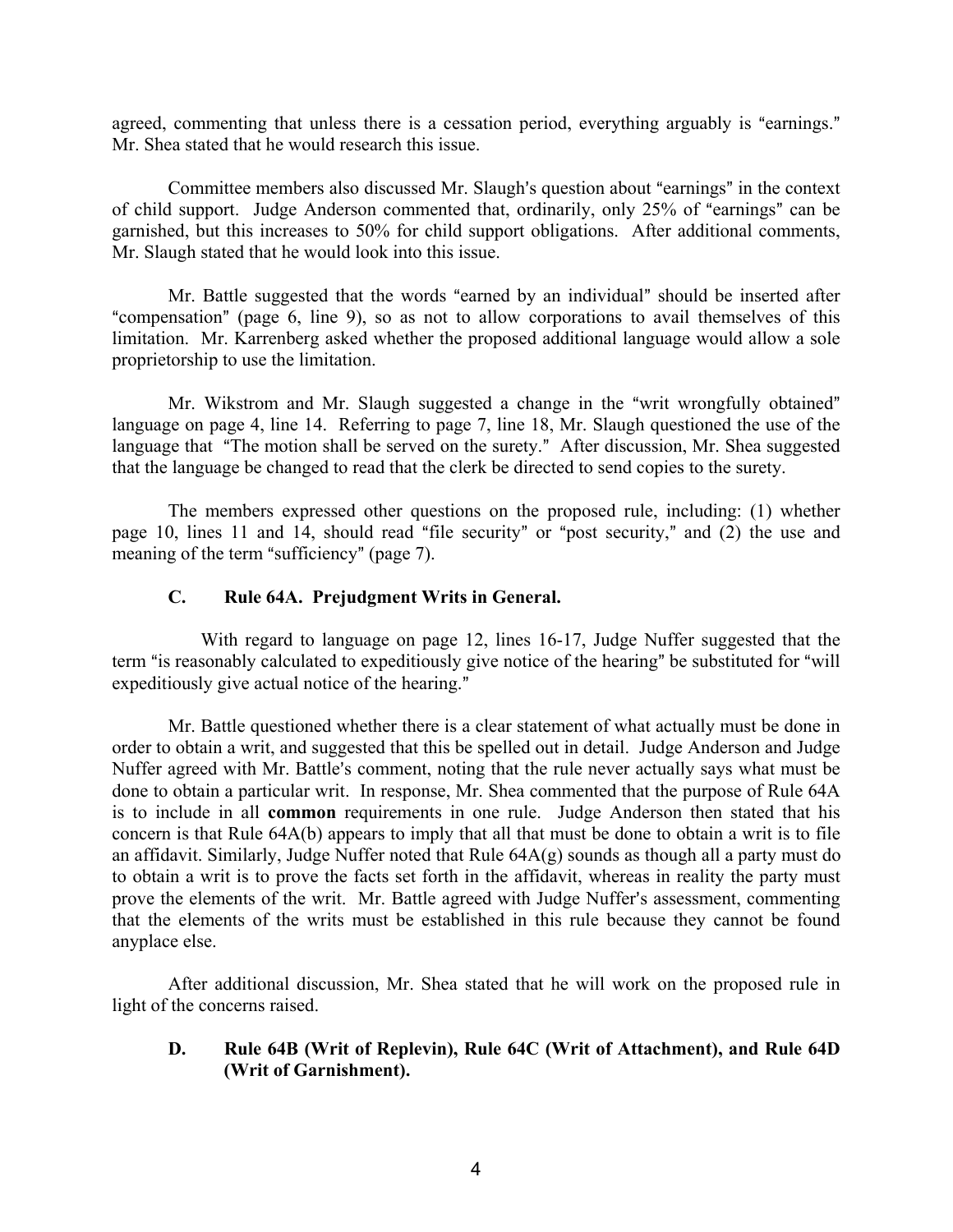The Committee discussed the language in proposed Rules 64B, 64C, and 64D. Mr. Shea stated that he will compare the rules in light of members' comments, and make sure that language in the rules is accurate.

## **IV. ADJOURNMENT.**

The meeting adjourned at  $5:45$  p.m. The Committee's next meeting will be held at  $4:00$ p.m. on Wednesday, November 19, 2003, at the Administrative Office of the Courts.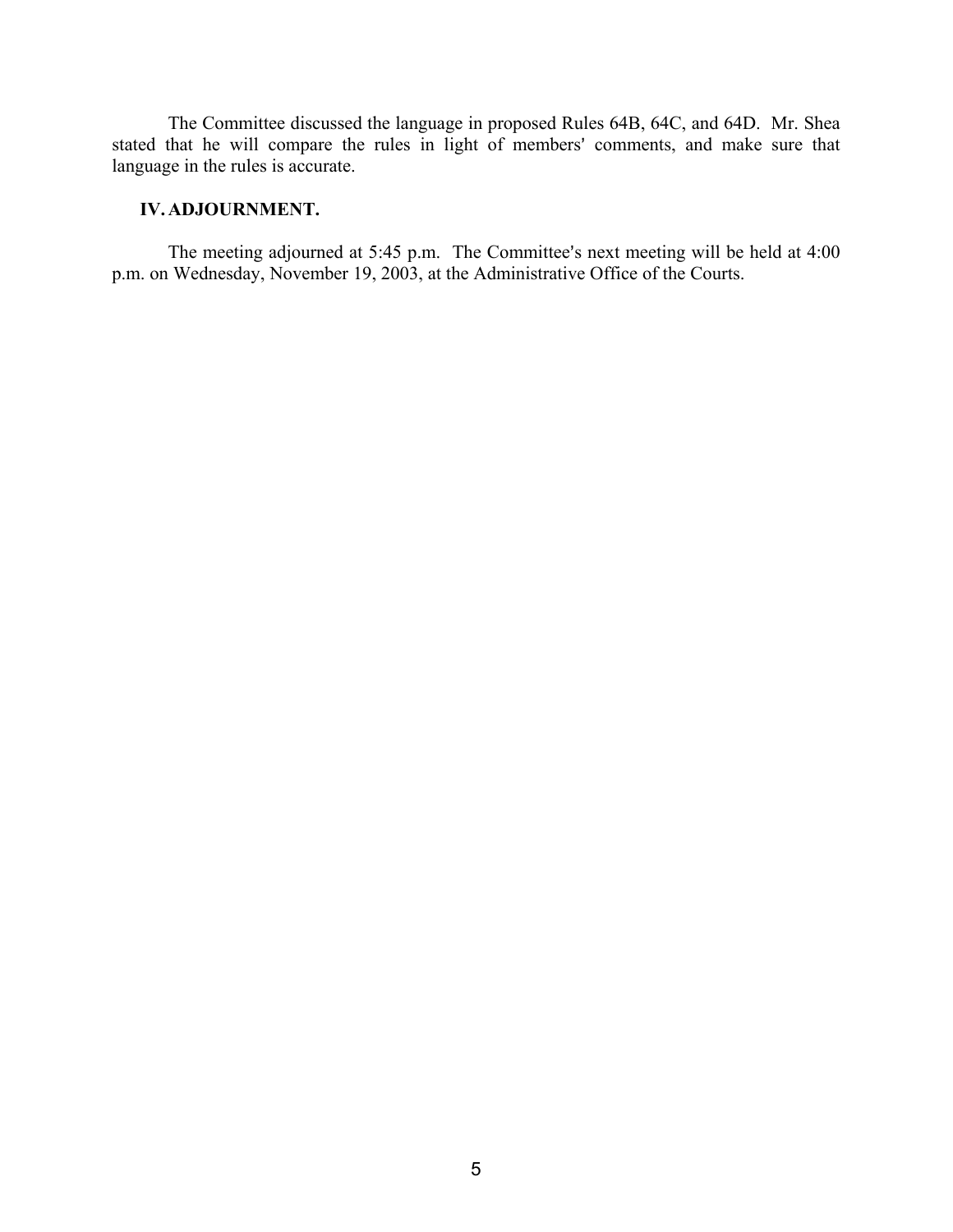#### **Notice of Proposed Amendments to Utah Court Rules**

The Supreme Court has published for comment proposed amendments to several Utah court rules. The full text of the rules and amendments can be found at http://www.utcourts.gov/resources/rules/, under two separate links:

- 1. Rules Effective November 1, 2003; and
- 2. Notice of Proposed Amendments to Rules; comment period ends December 31, 2003.

The Court has ordered that the comment period for both sets of amendments be extended to December 31 because notice of these amendments was emailed to the Bar under Rule 2-203 rather than mailed under Rule 11-101.

The Judicial Council amendments, including the repeal of several rules, designated as effective November 1 are effective November 1. The Supreme Court amendments designated as effective November 1 are effective November 1 under the Supreme Court's emergency rulemaking authority, 11-101(4)(E), but are subject to further amendment after the comment period. (The Supreme Court rules begin on page 35.)

The amendments designated as proposed, with a comment period ending December 31, are not in effect unless otherwise noted. As demonstrated by the proposed amendment to Rule 11-101, future notification of Supreme Court rule changes may be by email.

Submit written comments to: Tim Shea Senior Staff Attorney Administrative Office of the Courts P.O. Box 140241 Salt Lake City, UT 84114-0241 Fax: 801-578-3843 E-mail: tims@email.utcourts.gov

Comments by email are preferred. Please include the comment in the message text, not in an attachment.

#### **Summary of Amendments**

#### **Rules effective November 1, 2003.**

#### **Rules of Professional Conduct**

Rule 1.16. Declining or terminating representation. Requires compliance with laws regulating notice to and permission of the tribunal when terminating representation. Comments regarding client with diminished capacity. Deletes rule and comment regarding retention of papers.

#### **Rules of Appellate Procedure.**

Rule 6. Bond for costs on appeal. Technical changes.

Rule 12. Transmission of the record. Requires transmission of pre-sentence investigation report when that record is designated by a party.

Rule 30. Decision of the court; dismissal; notice of decision. Replaces CJA 4-508; 4-605. Regulates citation of published and unpublished opinions.

#### **Rules of Civil Procedure.**

Rule 3. Commencement of action. Establishes process to obtain filing fee. Recognizes authority of the court to impose sanctions for failure to pay filing fee.

Rule 6. Time. Technical changes.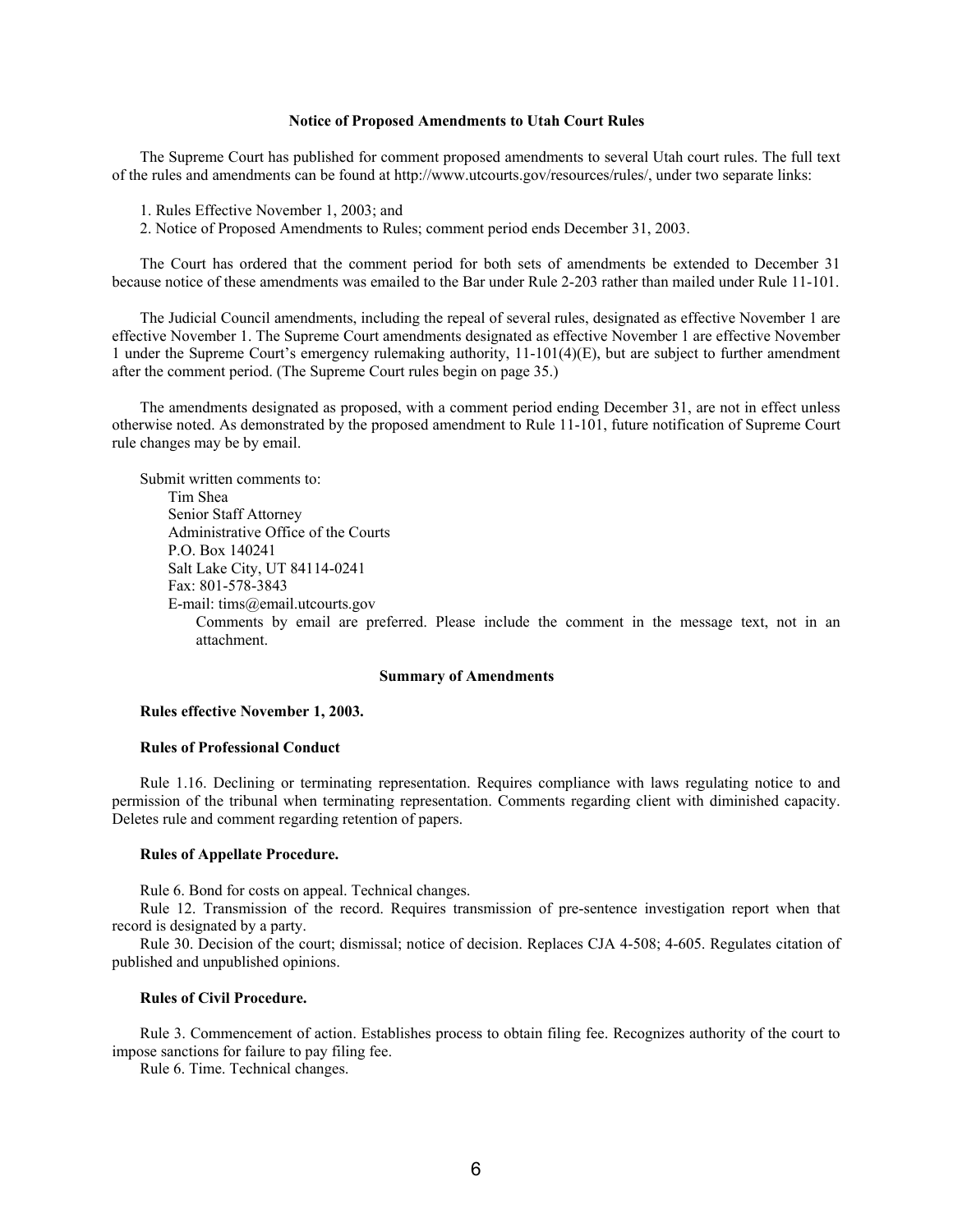Rule 7, Pleadings allowed, motions, memoranda, hearings, orders, objection to commissioner's order. Replaces CJA 4-501; 4-504; 6-401(4) and (5). Regulates timing and content of motions, memoranda, requests for hearings and order.

Rule 9. Pleading special matters. Replaces CJA 4-504(8). Regulates pleading non-payment of a judgment.

Rule 24. Intervention. Provides for notice to the attorney general, county attorney or municipal attorney when claiming that a statute or ordinance is unconstitutional.

Rule 42. Consolidation; separate trials. Replaces CJA 4-107. Designates the judge responsible for deciding a motion to consolidate cases. Regulates filing papers.

Rule 51. Instructions to jury; objections. Replaces CJA 4-503. Leaves timing of request for final jury instructions to the discretion of the judge. Requires citation or copy of controlling statute, rule or case.

Rule 54, Judgments; costs. Replaces CJA 4-504(4) and (6). Regulates content of judgment.

Rule 72. Property bonds. Replaces CJA 6-612. Regulates security based on real property.

Rule 73. Attorney fees. Replaces CJA 4-505; 4-505.01; 6-501; 6-501. Regulates process for claiming attorney fees by affidavit or in reliance on schedule of fees.

Rule 74. Withdrawal of counsel. Replaces 4-506. Regulates process for withdrawing from representation.

Rule 100. Coordination of cases pending in district court and juvenile court. Replaces CJA 4-901. Regulates notice to the court of other cases in which custody, visitation or support is an issue.

Rule 101. Domestic pretrial conferences and orders. Replaces CJA 4-905. Regulates pretrial conferences with court commissioner in family law case.

Rule 102. Motion and order for payment of costs and fees. Replaces CJA 4-911. Regulates payments of costs and fees under statutory conditions.

Rule 103. Child support worksheets. Replaces CJA 4-912. Regulates child support worksheets under statutory conditions.

Rule 104. Divorce decree upon affidavit. Replaces CJA 4-913. Permits entry of divorce default or stipulated decree based on prima facie case established by affidavit.

Rule 105. Shortening 90-day waiting period in domestic matters. Replaces CJA 6-403. Regulates motion to shorten statutory 90-day waiting period.

Rule 106. Modification of divorce decrees. Replaces CJA 6-404. Requires petition, served as an initial complaint, to initiate action to modify divorce decree.

Rule 107. Decree of adoption; petition to open adoption records. Replaces CJA 6-406. Regulates conditions and procedures for opening adoption records.

#### **Rule of Criminal Procedure**

Rule 12. Motions. Regulates timing and content of motions, memoranda and requests for hearing.

Rule 21. Verdict. Conforms rule to statutorily created pleas and verdicts.

Rule 21.5. Pre-sentence investigation reports. Replaces CJA 4-203. Regulates security of pre-sentence investigation reports.

Rule 26. Written orders, judgments and decrees. Regulates procedures for entering orders.

Rule 34. Consolidation of cases. Replaces CJA 4-104. Designates the judge responsible for deciding a motion to consolidate cases. Regulates filing papers.

Rule 35. Victims and witnesses. Replaces CJA 4-601. Establishes procedures for enforcing the constitutional and statutory rights of victims and witnesses.

Rule 36. Withdrawal of counsel. Regulates process for withdrawing from representation.

Rule 37. Citation to decisions. Replaces CJA 4-605. Regulates citation of published and unpublished opinions.

Rule 38. Trials de novo of justice court proceedings. Replaces CJA 4-608. Regulates procedures for trial de novo.

Rule 39. Coordination of cases pending in district court and juvenile court. Replaces CJA 4-901. Requires notice to the court if the defendant is a party in a delinquency case in juvenile court.

#### **Rules of Juvenile Procedure.**

Rule 7. Warrants for immediate custody of minors; grounds; execution of warrants; search warrants. Conforms rule to statutory amendments.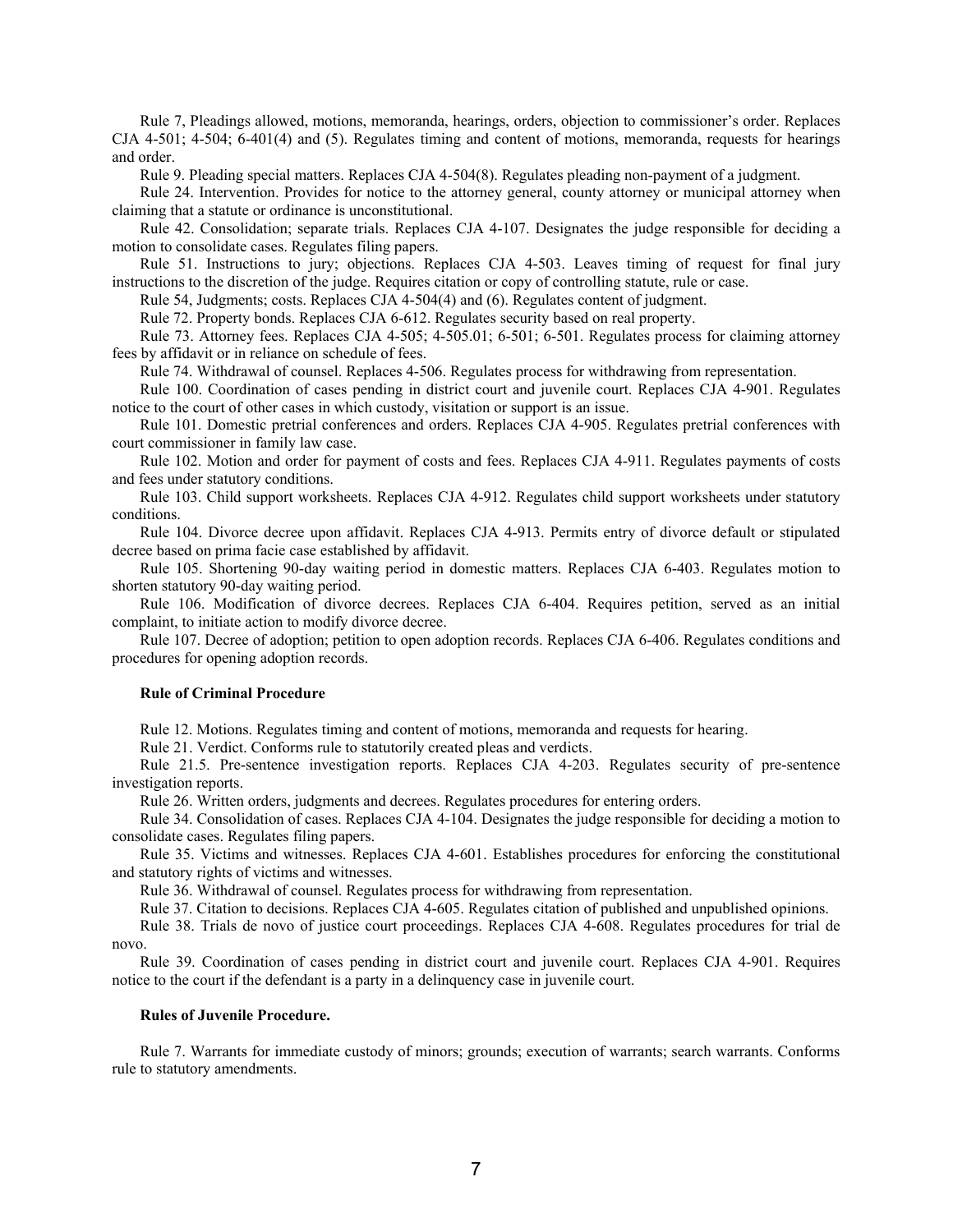Rule 14. Reception of referral; preliminary determination. Replaces CJA 4-901. Requires notice to the court if the defendant is a party in a criminal or delinquency case or is the subject of a petition or order in an abuse, neglect or dependency case.

Rule 15. Preliminary hearing; informal adjustment without petition. Technical change.

Rule 19. Responsive pleadings and motions. Regulates timing of dispositive motions. Regulates courtesy copies.

Rule 37. Child protective orders. Conforms rule to statutory changes.

Rule 45. Pre-disposition reports and social studies. Requires delivery of report to counsel at least two days before hearing.

Rule 46. Dispositional hearing. Permits parent or guardian to address the court.

Rule 47. Reviews and modification of orders. Regulates intervention plans and progress reports.

Rule 50. Appeals. Designates party to sign notice of appeal. Establishes procedures for impecunious appellants.

Rule 53. Appearance and withdrawal of counsel. Regulates process for withdrawing from representation.

Rule 54. Continuances. Adds requirements for requesting and granting a continuance.

#### **Proposed Amendments to Rules; comment period ends December 31, 2003.**

#### **Code of Judicial Administration**

Rule 4-202.08. Fees for records, information, and services. Establish a fixed fee for mailing

Rule 4-801. Transfer of small claims cases. Conform to small claims amendments

Rule 11-101. Supreme Court's rulemaking process. Include rules regulating the Utah State Bar in the Supreme Court's rule making process. Adopts notice of comment period by email.

Rule 11-203. Senior justice court judges. Adopt for senior justice court judges the similar qualifications and procedures as for senior judges of the courts of record.

Repealer. The Judicial Council proposes to repeal the following rules:

CJA 4-611. Probable cause determinations for purposes of detention.

CJA 4-802. Motion to reinstate small claims proceedings.

CJA 4-803. Trials de novo in small claims cases.

#### **Utah Rules of Small Claims Procedure.**

Rule 1. General provisions. Permit sanctions.

Rule 2. Beginning the case. Technical amendments.

Rule 3. Service of the affidavit. Adopt a general service and filing requirement.

Rule 4. Counter affidavit. Conform small claims counter affidavit rule to permissive counter affidavit statute. Effect would be that counter affidavits of more than the jurisdictional amount would have to be filed as claims in the regular civil docket of the district court.

Rule 6. Pretrial. Technical amendments.

Rule 7. Trial. Technical amendments.

Rule 8. Dismissal. Establishes presumption that dismissal is without prejudice to conform to civil rules.

Rule 9. Default judgment. Technical amendments.

Rule 10. Set aside of default judgments and dismissals. Incorporate provisions from Code of Judicial Administration governing small claims cases.

Rule 11. Collection of judgments. Establishes procedure whereby debtor request satisfaction of judgment be entered.

Rule 12. Appeals. Incorporate provisions from Code of Judicial Administration governing small claims cases.

#### **Utah Rules of Civil Procedure**

Rule 4. Process. Dispense with requirement that order allowing service by publication be published.

Rule 62. Stay of proceedings to enforce a judgment. Clarify finality rule.

Rule 64D. Garnishment. Conform to statutory changes assigning collection responsibility to the Department of Workforce services.

Rule 68. Offer of judgment. Limit liability of offeror for costs and attorney fees incurred by offeree after an offer. Establishes offeree's responsibility for offeror's costs.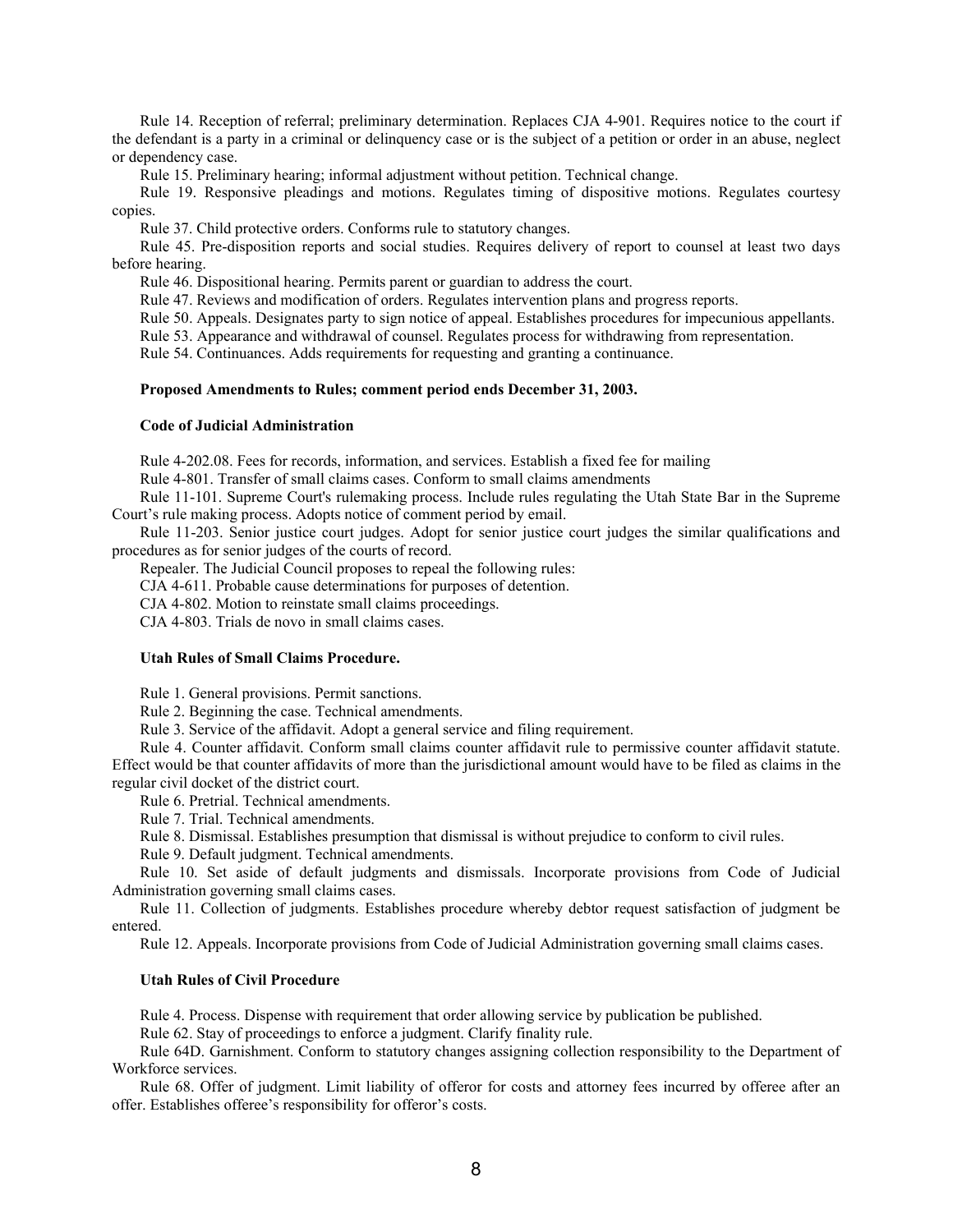#### **Utah Rules of Criminal Procedure**

Rule 7. Proceedings before magistrate. Incorporate provisions from Code of Judicial Administration governing detention.

#### **Utah Rules of Appellate Procedure**

Rule 5. Discretionary appeals from interlocutory orders. Require petition for review of interlocutory order be filed before court will consider request for stay.

Rule 8. Stay or injunction pending appeal. Modify procedural requirements for requesting a stay pending appeal.

Rule 8A. Emergency relief. Adapted from Supreme Court Standing Order Number 1.

Rule 10. Motion for summary disposition. Technical amendments.

Rule 22. Computation and enlargement of time. Technical amendments.

Rule 25. Brief of an amicus curiae or guardian ad litem. Provide to the court more direct control over whether to permit an amicus brief.

Rule 27. Form of briefs. Require notice of incarceration and Anders brief.

Rule 35. Petition for rehearing. Prohibit petition for rehearing by amicus.

Rule 38A. Qualifications for Appointed Appellate Counsel. Establish minimum qualifications for appointed counsel in appellate cases.

#### **Utah Rules of Juvenile Procedure**

Rule 50. Presence at hearings. Establish procedure for requesting records in child welfare proceedings.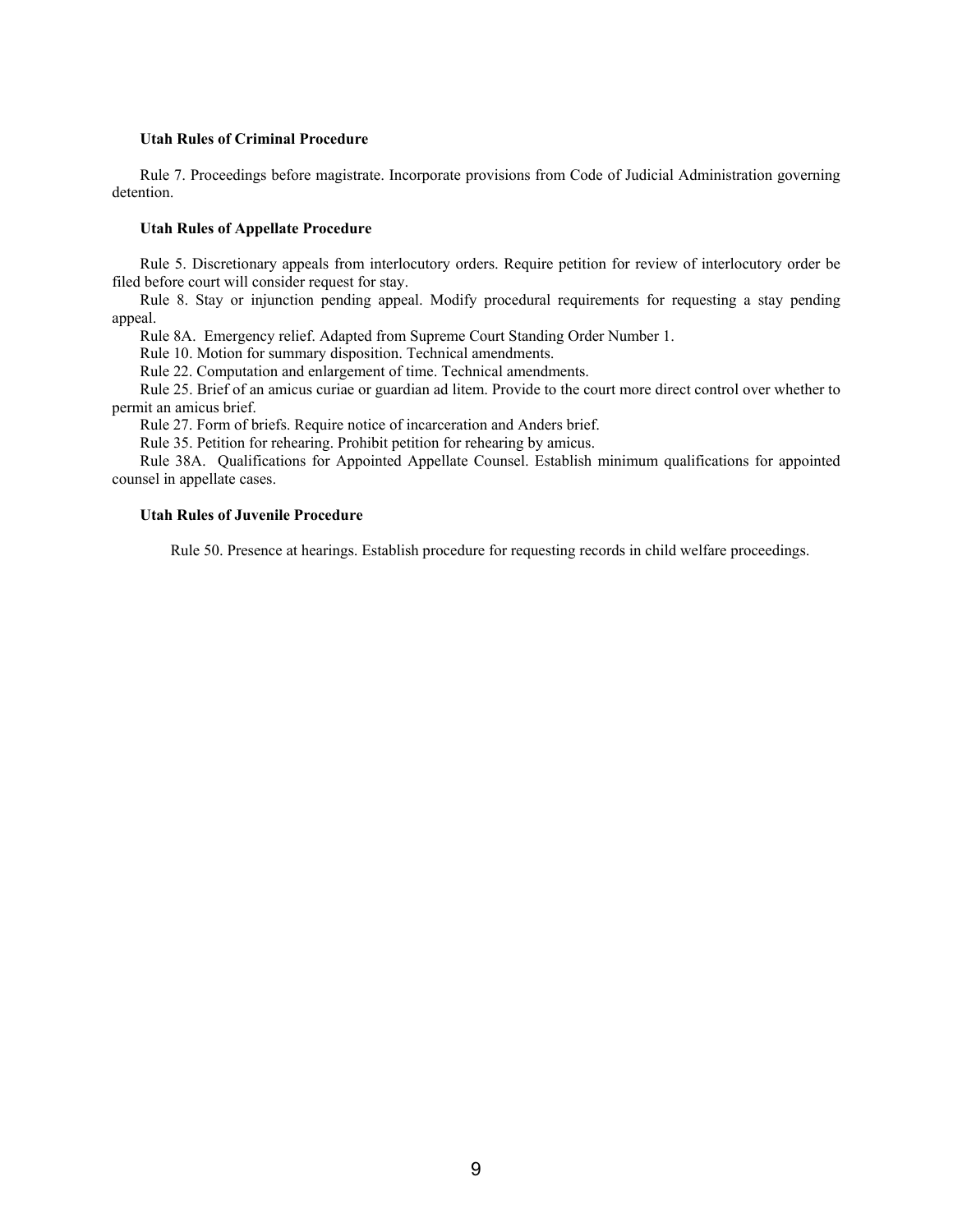### **History of Proposed Utah R. Civ. P. 63(c)**

 The proposed amendment to Rule 63 comes after extensive deliberation and debate by the Advisory Commitee over the course of the past couple of years. During that time frame, various members of the Utah bar have appeared before the Committee to express the concern that a trial judge who is reversed on appeal may be perceived to be prejudiced against the successful appellant in any further proceedings on remand. Because the current version of Rule 63 does not appear to provide a mechanism for protecting that concern, members of the bar proposed an amendment to Rule 63 that would give successful appellants the right to disqualify the trial judge after remand.

 Such a proposal was first presented to the Committee in 2001. At that time, the Committee heard testimony and considered proposals to amend Rule 63, but ultimately decided against any change after extensive discussion, primarily because of concerns that the proposed rule was overbroad, would invite gamesmanship on the part of prevailing appellants, and would introduce inefficiencies in proceedings on remand. Later that year, Fran Wikstrom, Advisory Committee Chair, testified on this issue to a committee of the Utah legislature.

 The proposed amendment to Rule 63 was again considered by this Committee in a series of meetings in 2003. In February, the Committee received a letter from attorney Douglas Mortensen, expressing his view that a party prevailing on appeal should have the discretion to exercise a right to disqualify a trial judge on remand, and suggesting that this view is supported by a survey of members of the Utah Trial Lawyers Association. Although the Committee had considered and rejected the same proposal in 2001, it invited Mr. Mortensen and other proponents of the amendment to attend the Committee's April meeting. At that meeting, the Committee heard at length from Mr. Mortensen, and from attorneys Richard Burbidge, Robert Wallace, and Michael Zundel, all of whom suggested that parties who prevail on appeal often have serious concerns as to whether the trial judge whose decision has been reversed may be prejudiced against the appellant and in favor of the appellee. In response to extensive questions from members of the Committee, the proponents of the amendment to Rule 63 also asserted that an appellant's right to disqualify the trial judge on remand would not substantially compromise the goal of judicial economy, nor impugn the integrity of trial judges.

 During the April 2003 meeting, members of the Committee generally agreed that the perception of prejudice on the part of prevailing appellants is a real concern, but there was extensive debate as to whether this concern could be effectively addressed by the proposed amendment. Most importantly, members of the Committee noted that not all cases that are remanded involve a new trial, and that in some cases the judge's familiarity with the law or the facts of the case may be important to the timely resolution of the case. Moreover, members of the Committee suggested that it would be difficult to identify a rule for distinguishing the cases in which disqualification would be appropriate from the cases in which it would not be. Finally, Committee members expressed concerns that a rule allowing automatic disqualification would introduce the potential for gamesmanship and abuse on the part of prevailing appellants. At that point, the matter was tabled for further consideration at a subsequent meeting.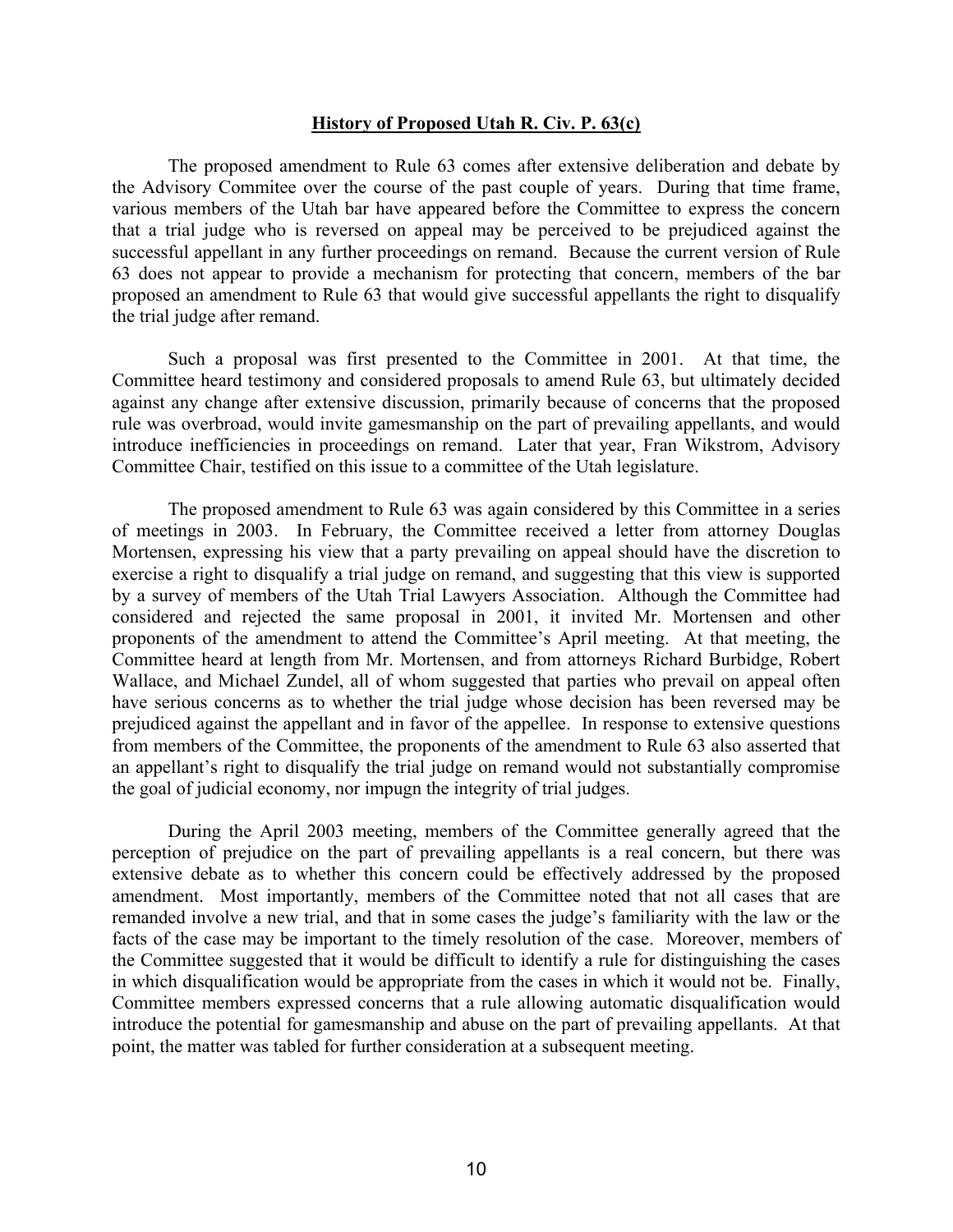Members of the Committee continued to debate this issue via email and again in further meetings May, August, and September, 2003. Many of the same concerns were raised and discussed during those meetings, and in the August meeting the Committee heard from another proponent of the proposed amendment, attorney Rich Humphreys. In the September meeting, the Committee ultimately agreed to the concept of a compromise amendment to Rule 63, which would provide a mechanism for the parties to ask the trial judge to exercise discretion to recuse himself on remand, without risking the costs associated with an overbroad rule of automatic disqualification. The specific language of the proposed compromise amendment was presented and unanimously approved at the Committee's meeting in October 2003. By authorizing a motion to disqualify on the basis of an appearance of bias or prejudice against a party prevailing on appeal, the proposed amendment recognizes the important concerns raised by those members of the bar who appeared to the Committee. By making the decision to disqualify a discretionary call on the part of the trial judge, however, the proposed amendment also avoids the inefficiencies and other difficulties associated with a rule allowing automatic disqualification.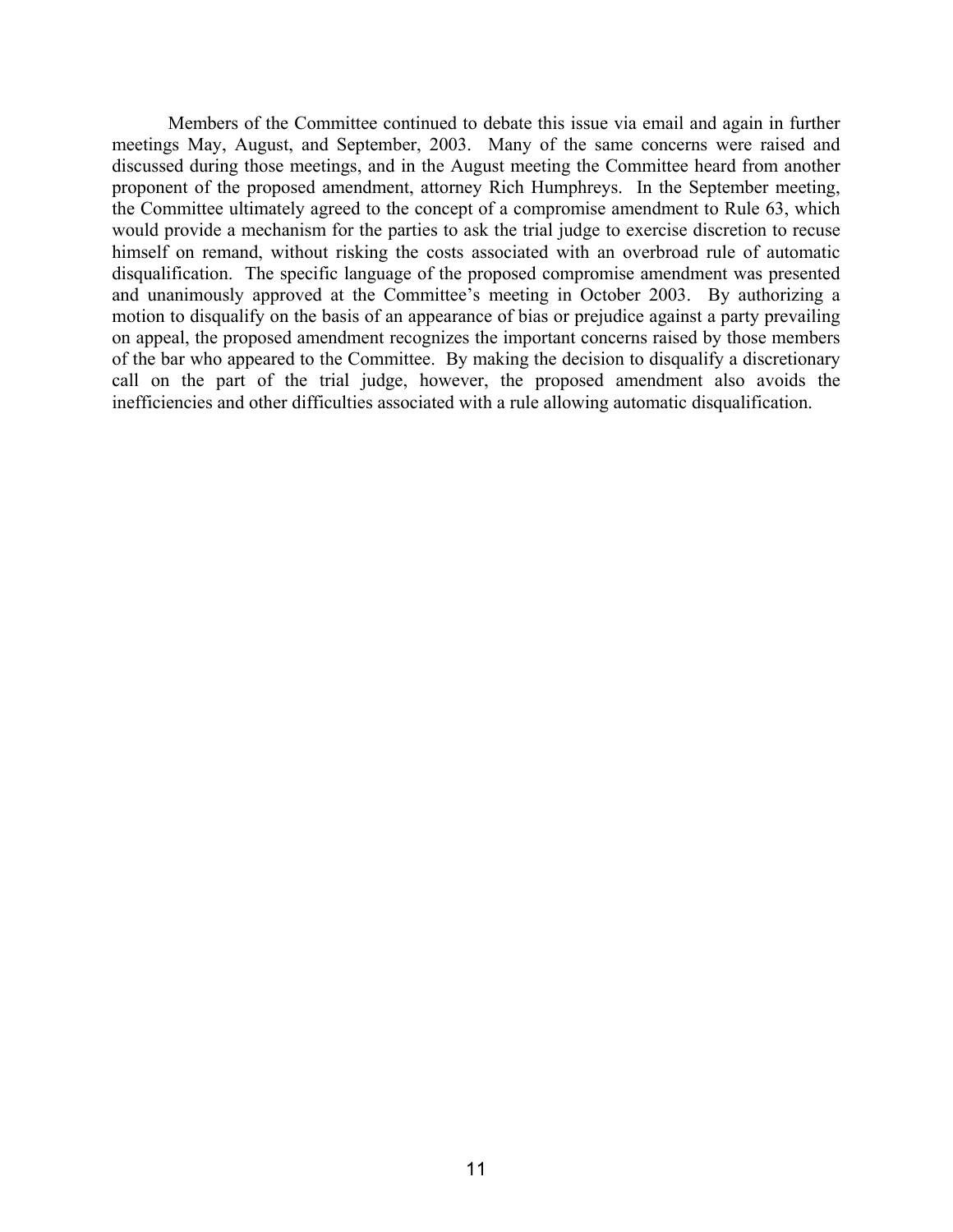

# Administrative Office of the Courts

**Chief Justice Christine M. Durham**  Utah Supreme Court Chair, Utah Judicial Council

## **M E M O R A N D U M**

**Daniel J. Becker** State Court Administrator **Myron K. March** Deputy Court Administrator

**To:** Civil Procedures Committee **From:** Tim Shea **Date:** November 14, 2003 **Re:** Motions to reconsider

Frank Carney forwarded to me a request to regulate motions to reconsider. I used as sources for the following draft, Utah Code Section 78-7-19, Repeated application for orders forbidden, and California Code of Civil Procedure §1008. Subsequent application. A provision regulating motions to reconsider might be integrated into URCP 7 which now extensively regulates motion practice. The Committee may want to consider and state in the rule how much of the balance of URCP 7 applies to a motion to reconsider.

(1) A motion may not be made while a motion for the same relief is pending. If a motion is ruled upon, a motion for the same relief may not be made to any other judge. If a motion is ruled upon, a motion to reconsider the result may not be made to the same judge except as provided in this rule.

(2) A party may file a motion to reconsider if the party filing the motion has discovered new facts or law that were unknown to the party at the time the first motion was ruled upon and that could not have been timely discovered by the party exercising reasonable diligence. The party shall state in an affidavit accompanying the motion to reconsider:

(2)(A) what new facts or law are relied upon;

(2)(B) whether the party knew of the facts or law before the first motion was ruled upon; and

(2)(C) why the party could not have timely discovered the facts or law by exercising reasonable diligence.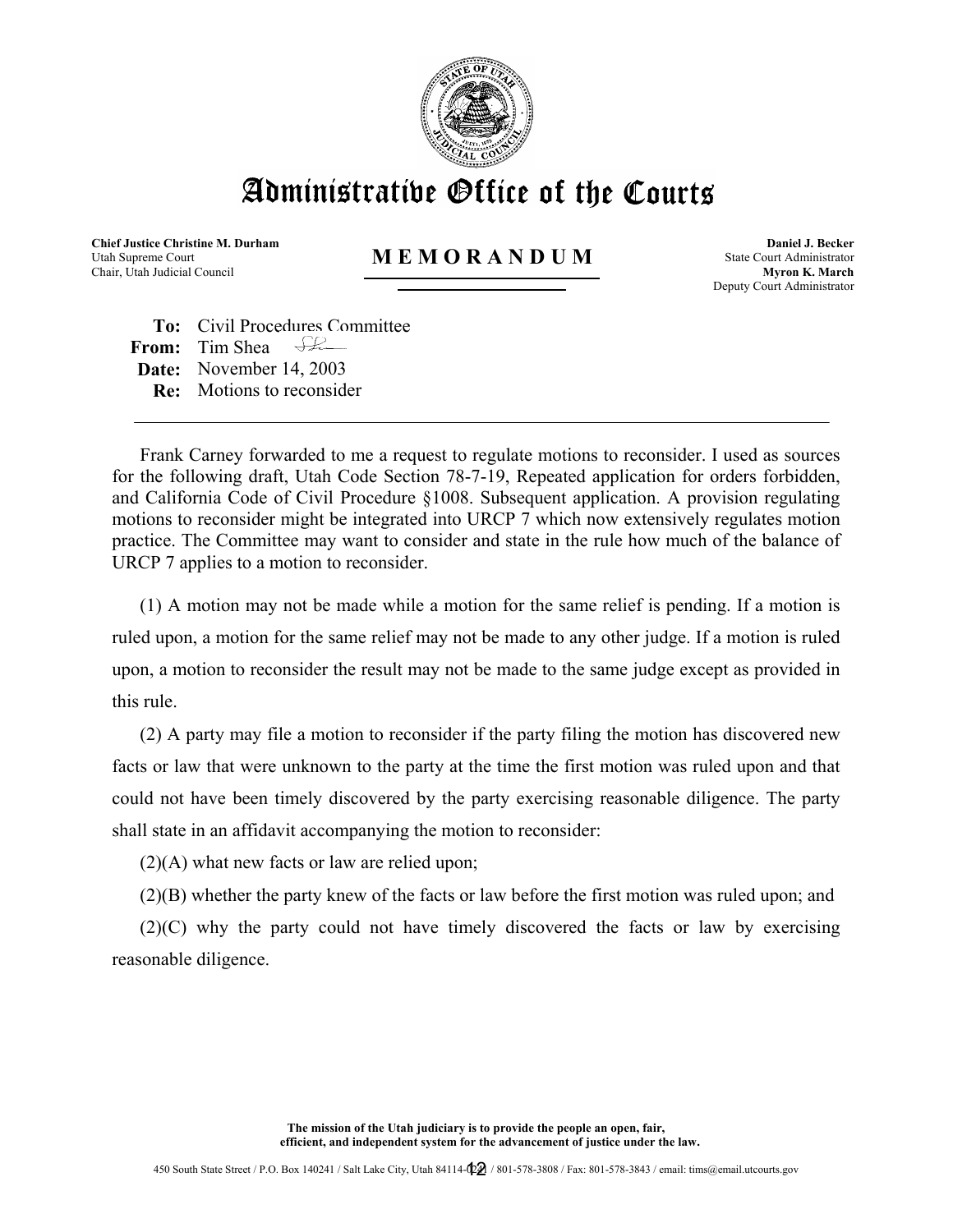

Administratibe Office of the Courts

**Chief Justice Christine M. Durham**  Utah Supreme Court Chair, Utah Judicial Council

## **M E M O R A N D U M**

**Daniel J. Becker** State Court Administrator **Myron K. March** Deputy Court Administrator

**To:** Civil Procedures Committee **From:** Tim Shea **Date:** November 14, 2003 **Re:** Remedies rules

The committee asked for further research on four issues and significant stylistic changes on a fifth:

## **(1) Whether earnings remain earnings after they are paid.**

Thanks to Leslie for this research: In *In re Kokoszka*, 479 F.2d 990, 997 (2d Cir. 1973), the court held:

The intent of the Consumer Act was to make sure that wage earners \*997 were able to receive at least 75% of their take home pay in any one pay period so that they would have enough cash to meet basic needs. As a side effect, it was hoped that honest debtors, with this protection on their wages, would not be forced into bankruptcy, H.Rep. No. 1040, 90th Cong., 2d Sess., U.S.Code Cong. & Ad.News, pp. 1962, 1977-79 (1968). It is clear, then, both from the language of the statute, §§ 1672, 1673 and the legislative intent, that "earnings" means periodic payments of compensation and does not pertain to every asset that is traceable in some way to such compensation.

The issue in that case was whether tax refunds were "earnings." The court held they were not. California has apparently resolved this by rule. In *Phillips v. Bartolomie*, 121 Cal. Rptr 56, 58 n. 2 (Ct. App. 1975), the court cited to rules that provide the exempt income remains exempt after deposit.

To support Leslie's research I've included in the definition a phrase from the federal statute: "earnings" means compensation "paid or payable."

## **(2) The purpose of the additional categories of earnings when the judgment is for child support.**

These additional sources of earnings for child support judgments are not based on federal law. In response to my inquiry, DCFS says the (effectively reduced) cap has not been a problem. Of the three items listed, the first, insurance payments, are sometimes exempt under §78-23-5.

> **The mission of the Utah judiciary is to provide the people an open, fair, efficient, and independent system for the advancement of justice under the law.**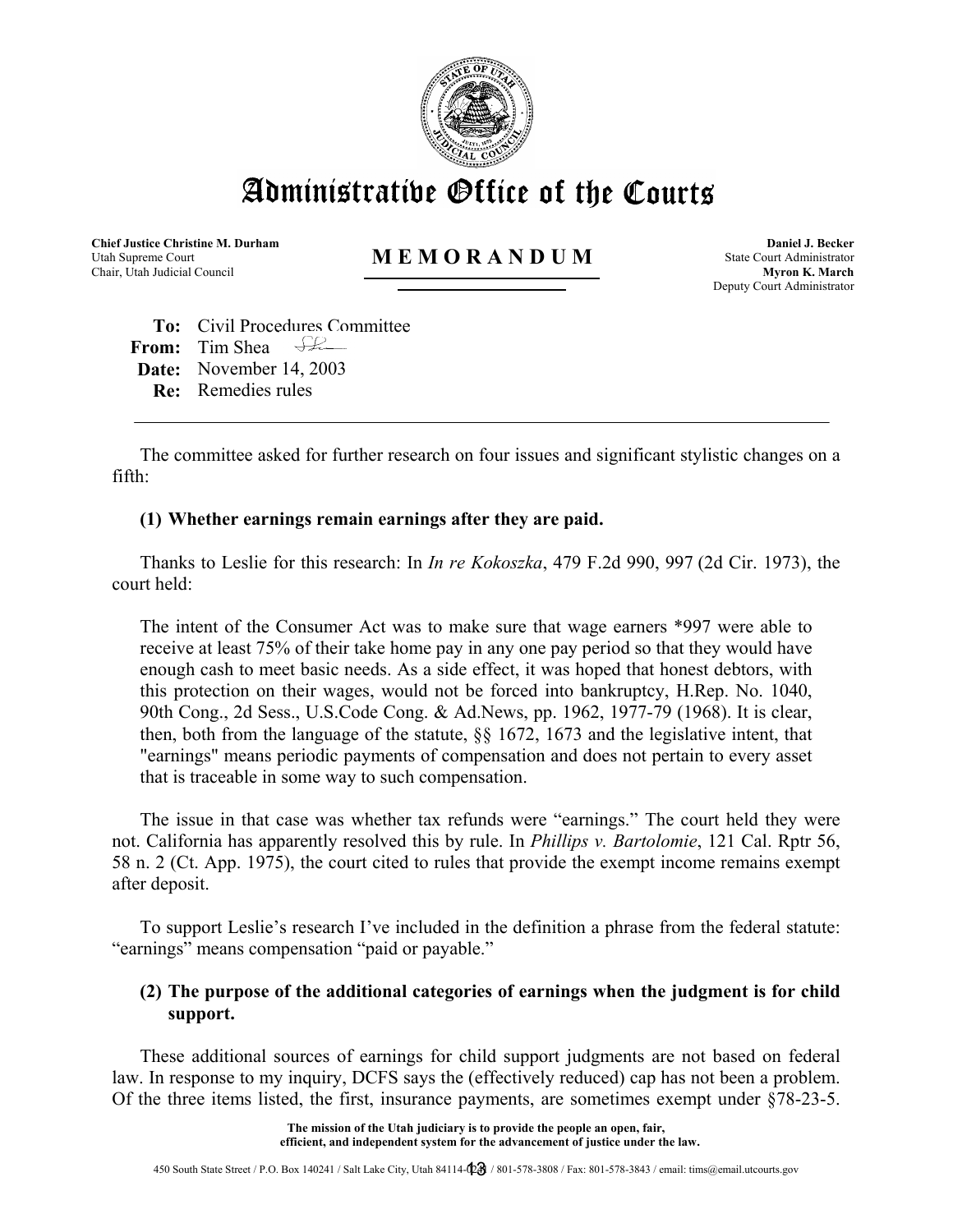Insurance payments for death or injury are exempt. Social security payment, disability payments and a few others – which are a form of insurance – are exempt. The second item listed, unemployment compensation, is exempt under 78-23-5. It's questionable whether the Court by rule can override an exemption created by statute. At a minimum the rule conflicts with the statute to no apparent purpose. Of the remaining item, "gain derived from capital or labor" gain from labor is the essence of earnings and well within the general definition. The only issue appears to be whether "gain derived from capital, including profit gained through the sale or conversion of capital" should be earnings for all judgments, child support judgments only or not at all. See my proposed further changes to the draft rule.

## **(3) Whether prejudgment writs against an out of state defendant are limited to contract actions.**

No. Under the existing URCP 64C, "the plaintiff, at any time after the filing of the complaint, in an action upon a judgment, upon any contract express or implied, or in an action against a nonresident of this state, …." I've redrafted Rule 64C and 64D accordingly. I've continued to omit an action upon a judgment. As we have already concluded, if the application is for a postjudgment writ, the writ is one of execution, not attachment.

## **(4) What are the rights of an earlier lien creditor to redeem real property if the property is bought or redeemed by a creditor with a later lien?**

I could find no Utah case law on this question, so this analysis relies on the text of the current rule.

**Current URCP 69.** Under a relatively straightforward interpretation of URCP 69(j)(1) a creditor with a lien prior to that of the purchaser may redeem (initial or subsequent redemption) provided the redemptioner's lien is subsequent to that on which the property was sold.

Current URCP 69(j)(1): "Real property sold subject to redemption … may be redeemed by … the judgment debtor [or by] a creditor having a lien … subsequent to that on which the property was sold." And current URCP  $69(j)(4)$ : "If the property is redeemed by a creditor, any other creditor having a right of redemption may … redeem the property from such last redemptioner in the same manner as provided [for the original redemption]  $\cdots$ 

In other words, the relevant relationship is not between the purchaser and the redemptioner, but between the redemptioner and the judgment creditor. Although amended stylistically, I believe the redrafted rule is to the same effect:

Proposed Rule 69C(b): "Real property subject to redemption may be redeemed by the defendant or by a creditor having a lien on the property subsequent to that on which the property was sold."

Under the current rule and the proposed rule, a creditor whose lien precedes that on which the property was sold does not have the right to redeem.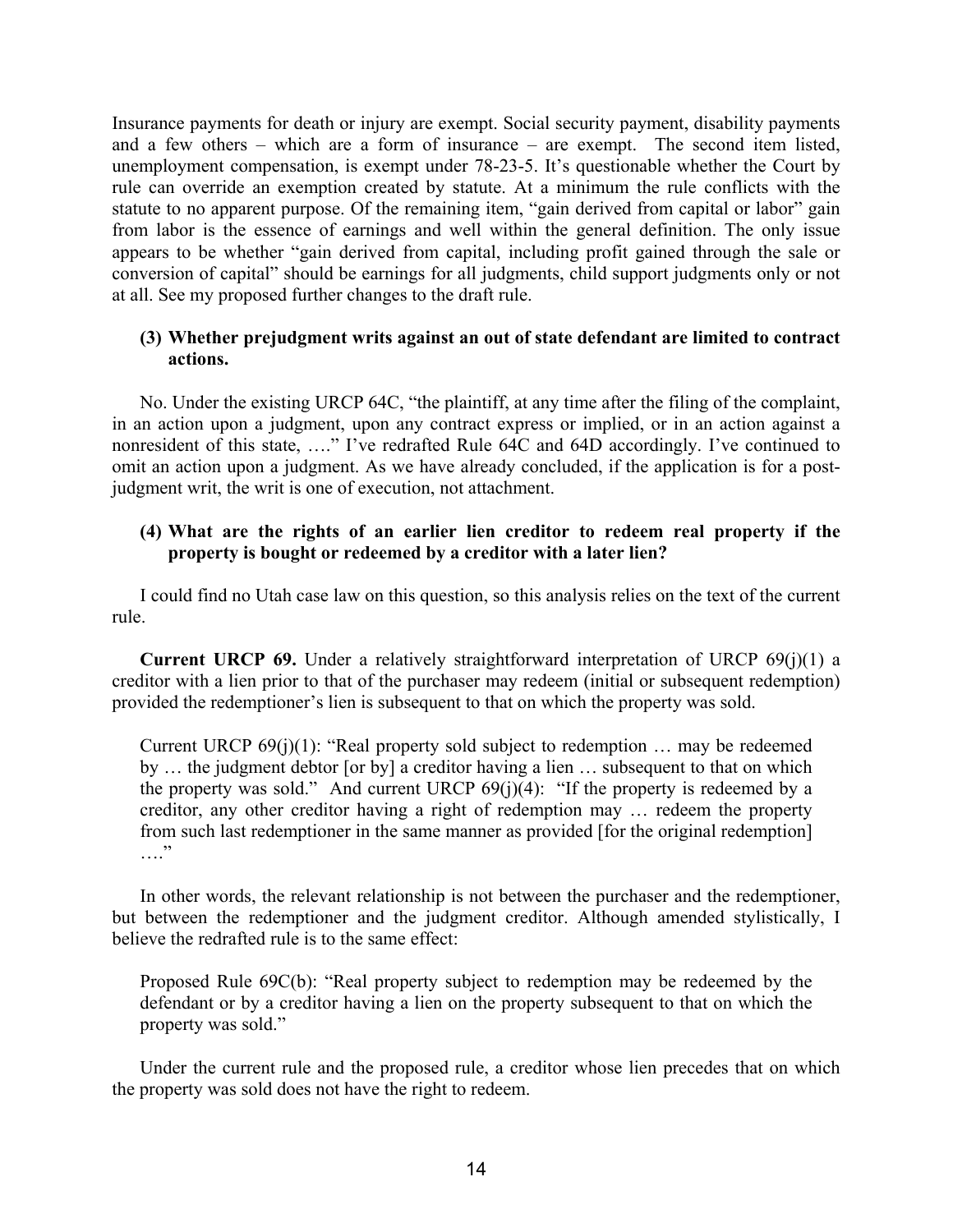Current URCP 69 requires later creditors to pay off liens of earlier creditors as part of the purchase or redemption price, but not vice-versa:

Current URCP  $69(j)(3)$ : "if the purchaser is ... a creditor having a lien prior to that of the person seeking redemption, … [the redemptioner shall pay the purchase price plus expenses plus interest plus] the amount of such other lien, with interest." And current URCP  $69(i)(4)$ : "... any ... creditor having a right of redemption may ... redeem the property from such last redemptioner … upon paying [the last redemption price plus expenses plus interest plus] the amount of any lien held by such last redemptioner prior to the redemptioner's own …."

This is not inconsistent with the principle that a creditor with a lien prior to that of the purchaser/redemptioner may redeem. It means simply that the redemption price in such a transaction would not include the amount of the subsequent lien. In other words: If a later creditor redeems from an earlier creditor, the earlier creditor is made whole because the redemption price includes the value of the earlier lien. But the reverse is not the case. If an earlier creditor redeems from a later creditor, the purchase price does not include the value of the later lien.

This interpretation can be illustrated by the following example (which will never come to pass). Assume the following interests in order of time in real property sold at sheriff's execution sale:

- 1. judgment debtor
- 2. lien holder
- 3. judgment creditor
- 4. lien holder
- 5. lien holder

1, judgment debtor, can purchase or can redeem from anyone. If 1 purchases or redeems, no one else can redeem. (All of this is clear under the current rule.)

2 can purchase but not redeem because 2's lien is prior to that of the judgment creditor.

If 3 purchases, either 4 or 5 can redeem because their liens are subsequent to the judgment creditor's.

If 5 redeems from 3, the price includes the value of 3's lien.

If 4 redeems from 5, the price includes 5's redemption price, which already includes 3's lien, but does not include the value of 5's lien. 5 is left *status quo ante*, but is not made whole. Although, presumably, the earlier creditor acquires the property subject to the later lien.

If the lien on the property is sufficient to protect a later creditor from whom an earlier creditor redeems, no further changes are needed.

There are at least two alternatives, but I believe these would be changes in the law, not just stylistic changes.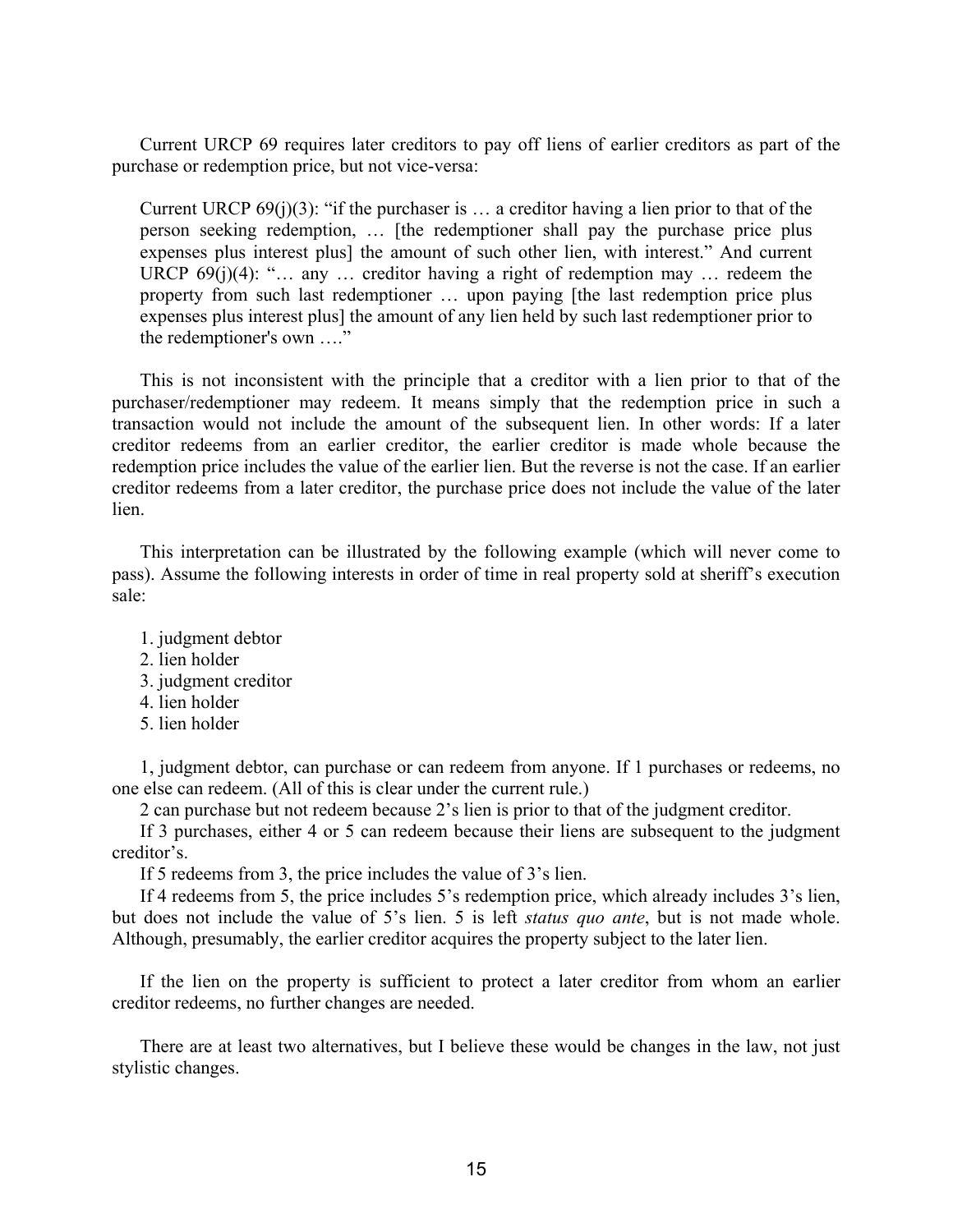**Alternative 1.** Creditors whose liens are prior to that of the purchaser or redemptioner cannot redeem. This approach changes the relevant relationship from redemptioner/judgment creditor to that of purchaser/redemptioner. The effect is that earlier lien creditors are left with their liens but no right to redeem property purchased or redeemed by a later lien creditor. Would require amending the definition of who has the right to redeem.

**Alternative 2.** Earlier lien creditors may redeem from a purchaser/redemptioner with a later lien (as they can now) but the price includes the value of the later lien. The policy is to apply the same price formula to all redemptioners without distinction of chronology. The effect is to make later creditors whole, not just *status quo ante*. Would require amending the formula for the purchase/redemption price. This may be the most efficient alternative since under either the current rule of alternative 1, the lien holder must foreclose against the redemptioner to obtain relief. Under alternative 2, the relief is built into the formula for the redemption price.

## **(5) Style change: Write the rule to establish the elements of or the grounds for a writ rather than the content of the supporting affidavit.**

It was easy enough to merge the two paragraphs (affidavit elements and affidavit further elements) into one. And only a little more difficult to convert the rule from a list of facts in the affidavit to grounds for the writ. This approach highlighted that some of the facts in the affidavit are in the nature of grounds while others are simply information that may be helpful to process the writ. I've separated the two. This approach has also allowed me to move some of the information requirements from Rules 64C and 64D to 64A(d), thereby avoiding a little repetition. The result is Rule  $64A(c)(1)-(10)$  and  $(d)(1)-(6)$ . The former lists the grounds; the latter lists information about the property. It's possible to include in (d) that the property is not earnings and not exempt from execution, but this seemed substantive and I've included it as  $(c)(7)$ .

### **Seizing property of extraordinary size.**

As I mentioned at the last meeting, the Salt Lake County Sheriff's Office has requested a provision that would permit the officer to seize large equipment by some manner other than actual possession. Rule  $69(A)(d)(3)$  is an attempt at this.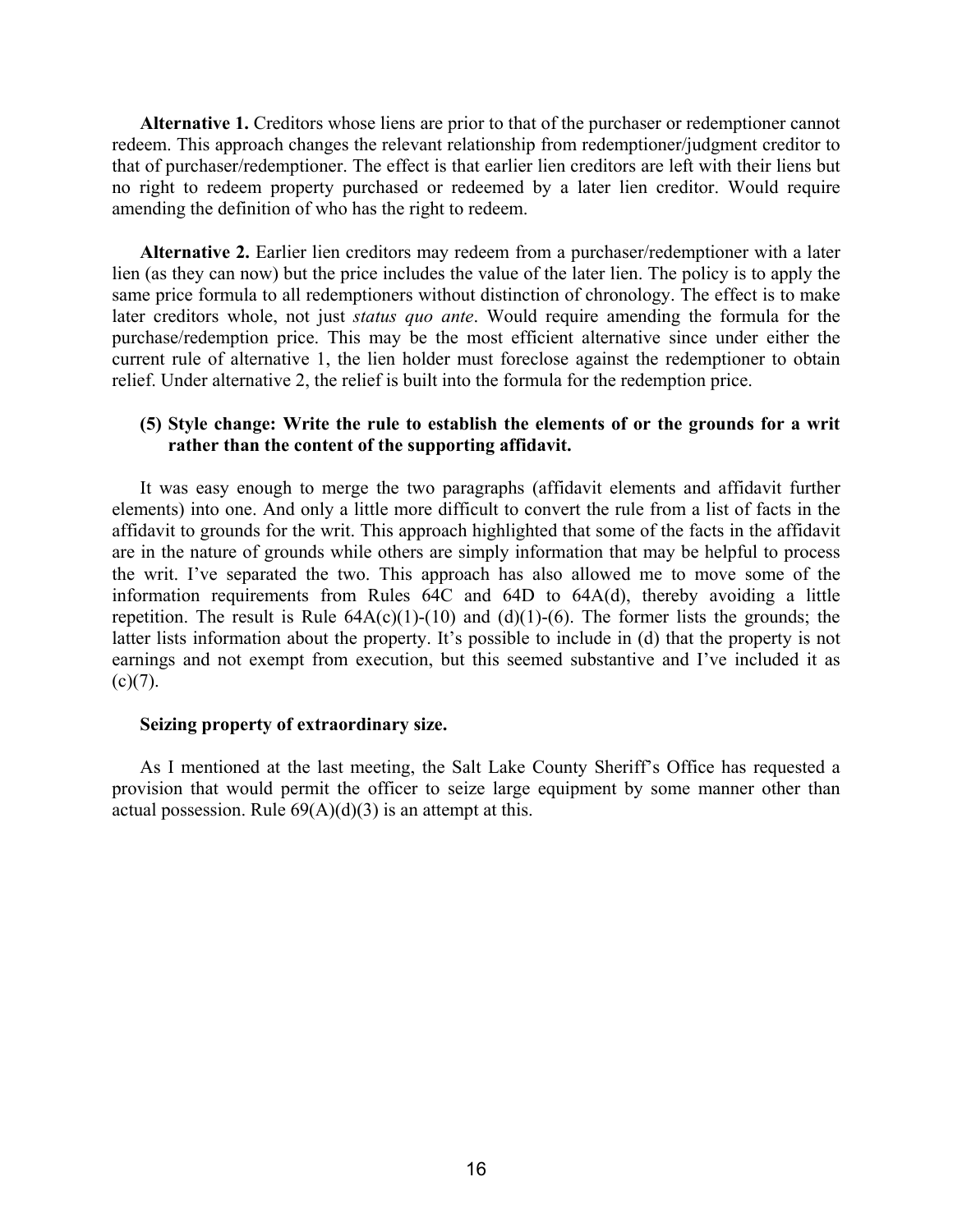## 1 **Rule 64. Writs in general.**

2 (a) Definitions. As used in Rules 64, 64A, 64B, 64C, 64D, 64E, 69A, 69B and 69C:

 $(2)(1)^2$  "Defendant" means the party against whom a claim is filed or against whom judgment 4 has been entered.

5 (a)(2) "Deliver" means actual delivery or to make the property reasonably available and give 6 to the person entitled to delivery written notice of availability.

(a)(3)<sup>3</sup> "Disposable earnings" means that part of earnings for a pay period remaining after the 8 deduction of all amounts required by law to be withheld.

 $(9)$   $(a)(4)^4$  "Earnings" means compensation, however denominated, paid or payable to an 10 individual for personal services, including periodic payments pursuant to a pension or retirement 11 program, and gain derived from capital. Earnings accrue on the last day of the period in which 12 they were earned. If the writ is served before the earnings have been paid, the writ is deemed to 13 have been served at the time the earnings accrued. For a judgment for failure to support 14 dependent children, earnings also include periodic payments pursuant to insurance policies, 15 | unemployment compensation, and gain derived from capital or labor, including profit gained 16 | through the sale or conversion of capital.

 $(17 \quad (a) (5)^5$  "Notice of exemptions" means a form that advises the defendant or a third person that 18 certain property is or may be exempt from seizure under state or federal law. The notice shall list 19 examples of exempt property and indicate that other exemptions may be available. The notice 20 shall instruct the defendant of the deadline for filing a reply and how to claim exemptions.

21 (a)(6) "Officer" means the person to whom the writ is issued, including the sheriff, constable, 22 any deputy and any person appointed by the officer to hold the property.<sup>6</sup>

(a)(7)<sup>7</sup> "Plaintiff" means the party filing a claim or in whose favor judgment has been 24 entered.

25 (a)(8)<sup>8</sup> "Property" means the defendant's property of any type not exempt from seizure. 26 Property includes but is not limited to real and personal property, tangible and intangible

 $569(g)$ 

 $7\,64D(a)(iv)$ , 64E

 <sup>2</sup>  $^{2}$  64D(a)(iv), 64E

 $364D(d)(viii)$ 

 $464D(d)(vi)$ , (vii)

 $66(6)$ 

 $864C(a), 64D(a)(iii), 69(b)$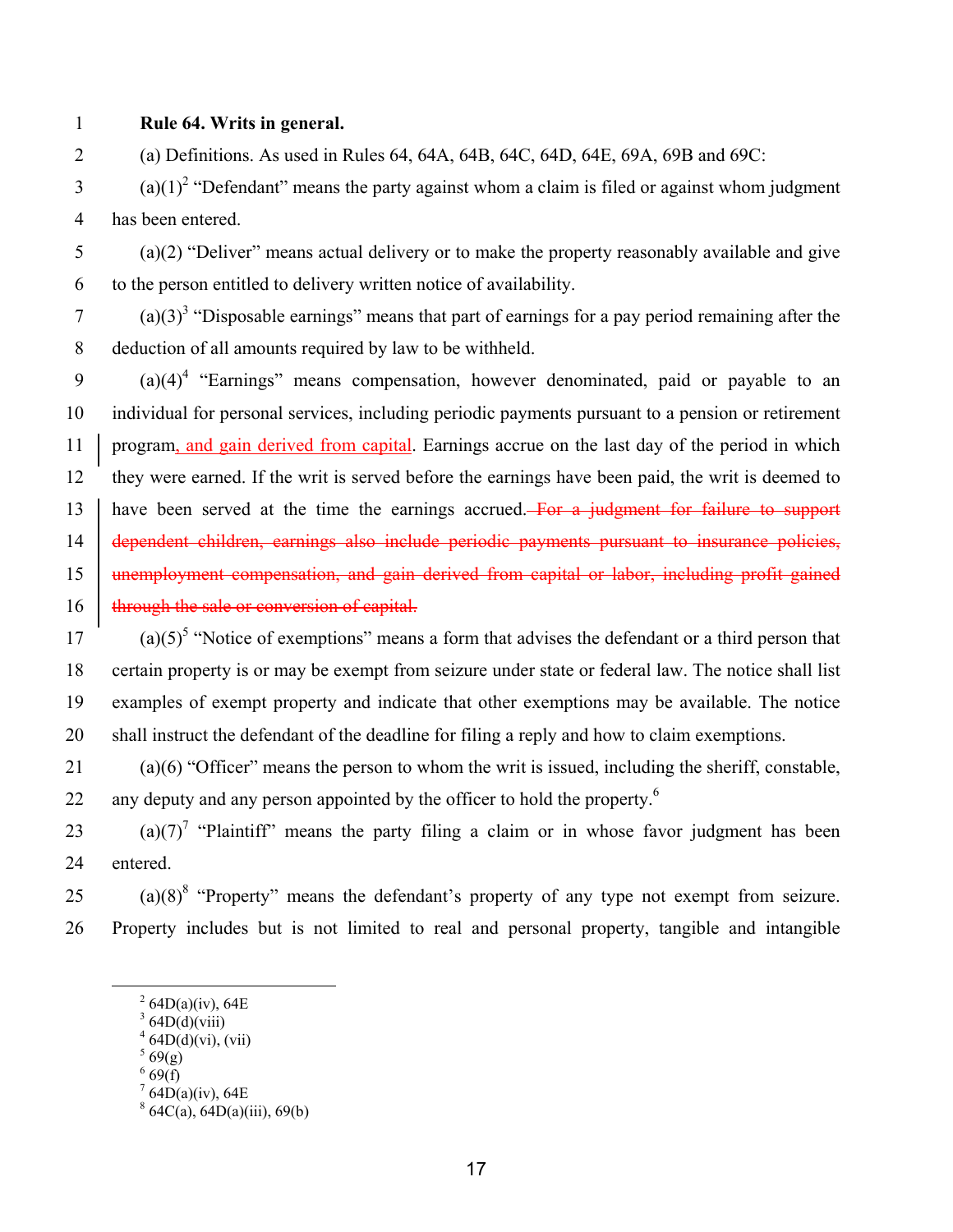1 property, the right to property whether due or to become due, and an obligation of a third person 2 to perform for the defendant. Property includes any portion of the property.

- 3 (a)(9) "Seize" means to control the property sufficient for actual or constructive possession.
- 4 (a)(10) "Serve" with respect to parties means any method of service authorized by Rule 5 and 5 with respect to non-parties means any manner of service authorized by Rule 4.
- $6$  (b)<sup>9</sup> Security.

7 (b)(1) Amount. When security is required of a party, the party shall provide security in the 8 sum and form the court deems adequate. For security by the plaintiff the amount should be 9 sufficient to reimburse other parties for damages, costs and attorney fees incurred as a result of a 10 writ wrongfully obtained. For security by the defendant, the amount should be equivalent to the 11 amount of the claim or judgment or the value of the defendant's interest in the property. In fixing 12 the amount, the court may consider any relevant factor. The court may relieve a party from the 13 necessity of providing security if it appears that none of the parties will incur damages, costs or 14 attorney fees as a result of a writ wrongfully obtained or if there exists some other substantial 15 reason for dispensing with the security.<sup>10</sup> The amount of security does not establish or limit the 16 amount of damages, costs or attorney fees recoverable if the writ is wrongfully obtained.

17 (b)(2) Jurisdiction over surety. A surety upon a bond or undertaking submits to the 18 jurisdiction of the court and irrevocably appoints the clerk of the court as agent upon whom 19 papers affecting the surety's liability may be served. The surety's liability may be enforced on 20 motion without the necessity of an independent action. The motion shall be mailed to the surety 21 at the address on the bond. If the opposing party recovers judgment or if the writ is wrongfully 22 obtained, the surety will pay the judgment, damages, costs and attorney fees not to exceed the 23 sum specified in the contract. The surety is responsible for return of property ordered returned.

24 (b)(3) Objection. The court may issue additional writs upon the original security as often as 25 required subject to the objection of the opposing party. The opposing party may object to the 26 sufficiency of the security or the sufficiency of the sureties within five days after service of the 27 writ. The burden to show the sufficiency of the security and the sufficiency of the sureties is on 28 the proponent of the security.

29 (c) Inquiry and orders in aid of writs.

 $\frac{1}{9}$  $^{9}$  64B(c), (d). 64C(b), (c), (f), (g)

 $^{10}$  64F; 65A(c)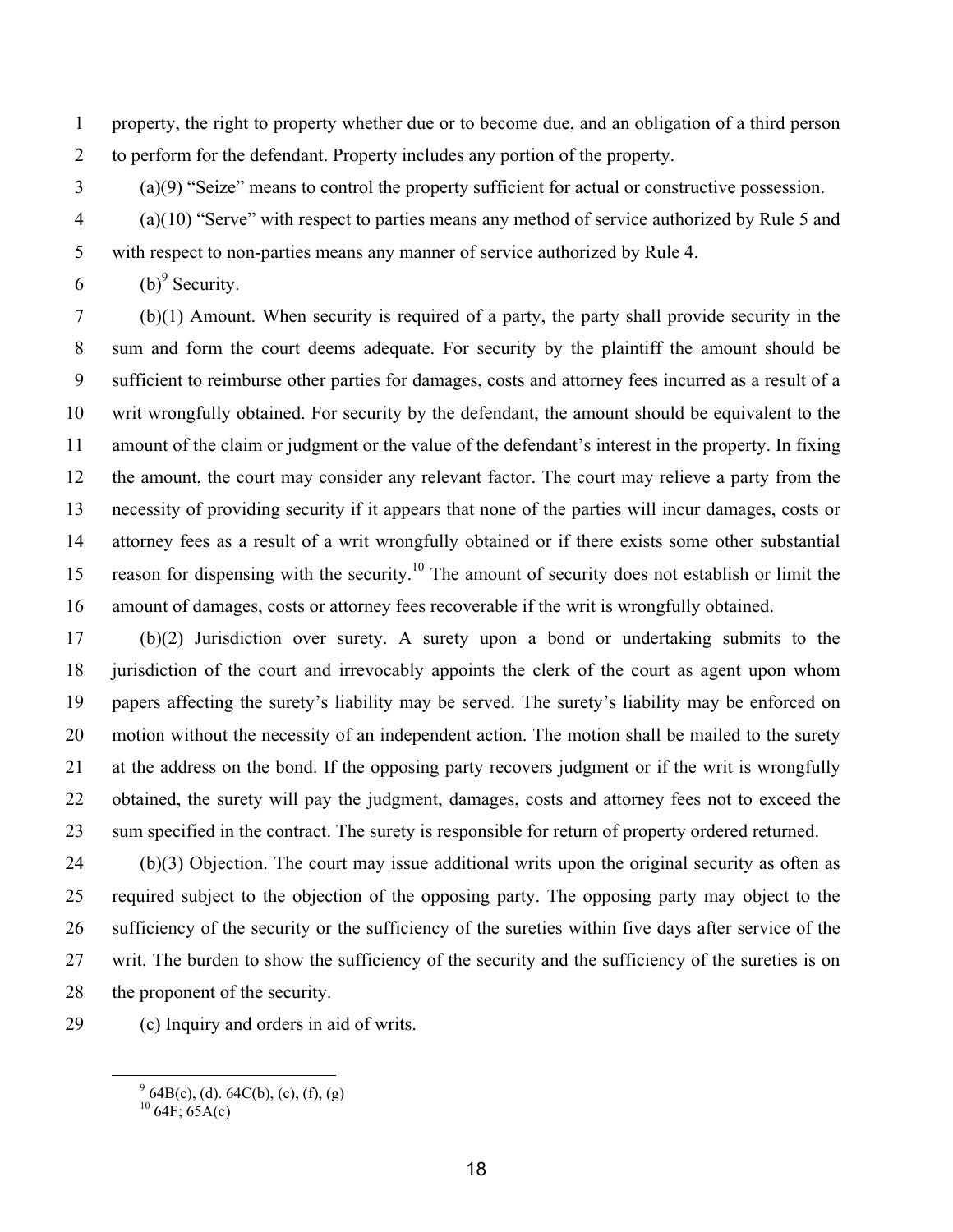1 (c)(1) Referee. The court may appoint a referee who has the same authority as the court 2 under this subsection.

 $(2)^{11}$  Witnesses. The court may require the defendant or any other person to appear and 4 testify regarding the defendant's property. The court may order witness fees and mileage paid as 5 provided by statute.

 $(2)(3)^{12}$  Delivery or description of property. The court may order property capable of manual 7 delivery delivered to the officer on such terms as may be just. In the alternative or if the property 8 is not capable of manual delivery, the court may require a person to prepare a memorandum 9 describing the nature and value of personal property. If a person refuses to give the memorandum 10 to the officer, the court may require that person to pay the costs of any proceeding taken for the 11 purpose of obtaining such information.

 $(2)$  (c)(4)<sup>13</sup> Restraint. The court may forbid any person from transferring, disposing or interfering 13 with the property. The court may order proceedings as necessary for the application of the 14 property toward the satisfaction of the judgment.

15 (d) Issuance of writ, service

 $(16$  (d)(1)<sup>14</sup> Clerk to issue writs. The clerk of the court shall issue writs. A court in which a 17 transcript or abstract of a judgment or order has been filed has the same authority to issue a writ 18 as the court that entered the judgment or order. If the writ directs the seizure of real property, the 19 clerk of the court shall issue the writ to the sheriff of the county where the real property is 20 located. If the writ directs the seizure of personal property, the clerk of the court shall issue the 21 writ to the officer of any county.

(d)(2)<sup>15</sup> Content of writ. As appropriate to the circumstances of the action, the writ shall 23 direct the officer to take possession of the property, to keep the property safe until further order 24 of the court or as directed in the writ, to deliver the property to the plaintiff, or to sell the 25 property. If the writ is to enforce a judgment or order for the payment of money, the writ shall 26 specify the amount ordered to be paid and the amount due. If the writ is issued ex parte before 27 judgment, the clerk shall attach to the writ plaintiff's affidavit, notice of hearing, order 28 authorizing the writ, notice of exemptions and reply form. If the writ is issued after judgment, the

 $11\,69$ (o), (p), (r); 64C(i).

 $^{12}64C(i)$ 

 $^{13}$  69(q), (s), (t)

 $14\,69(c)$ 

 $^{15}$  64A(8), 64B(c), (h)(2), 64C(d), 64D(d), 69(d)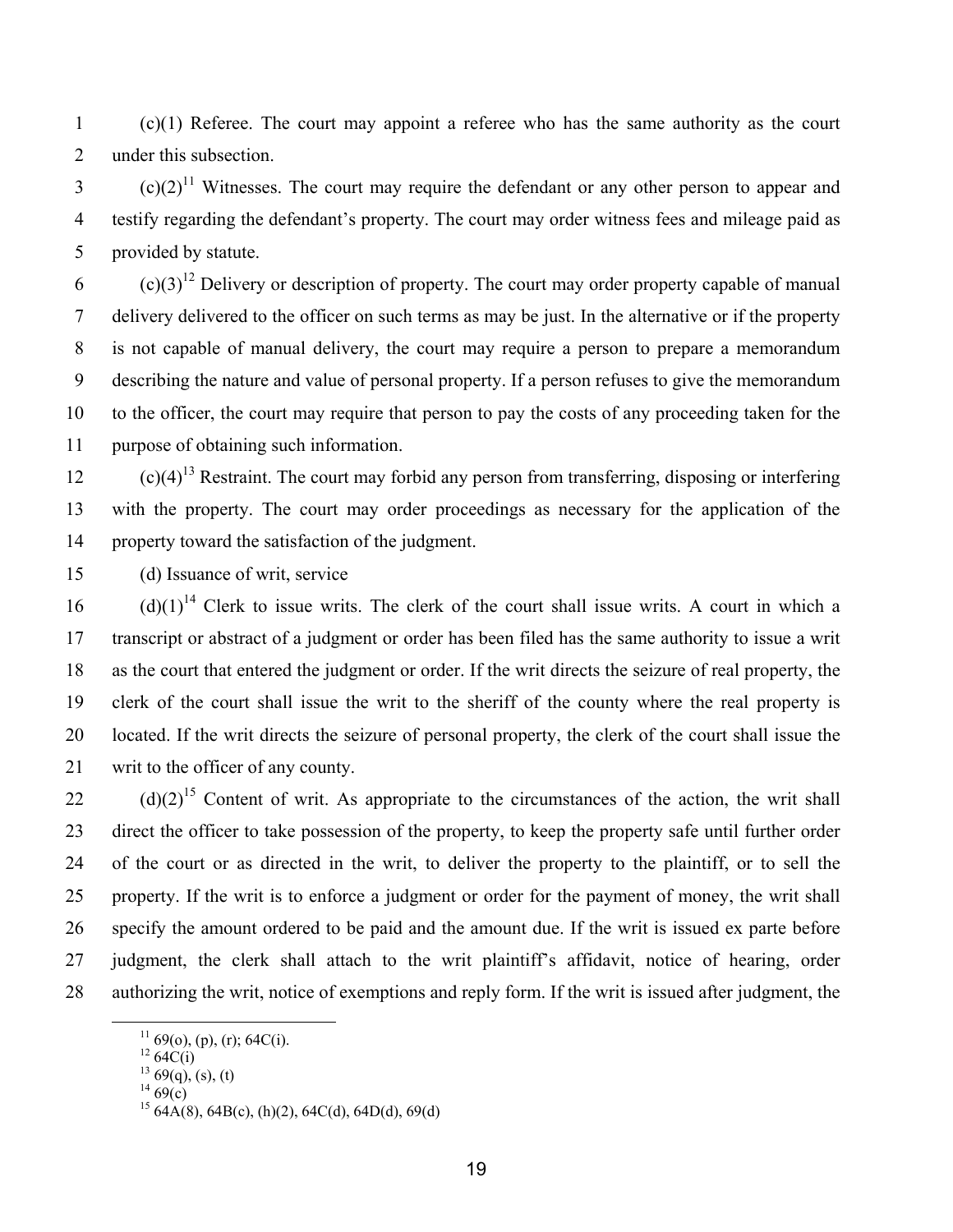1 clerk shall attach to the writ plaintiff's application, the judgment, notice of exemptions and reply 2 form.

3 (d)(3) Service of writ.

 $(1)(3)(A)^{16}$  Upon whom. The officer shall serve the writ and accompanying papers on the 5 defendant, and, as applicable, the garnishee and any person named by the plaintiff as claiming an 6 interest in the property. The officer may simultaneously serve notice of the date, time and place 7 of sale.

 $(3)(3)(B)^{17}$  Return, inventory. Within 10 days after service, the officer shall return the writ to 9 the court with a certificate of proceedings, including an inventory of the property and proof of 10 service. Failure to file a return does not affect the validity of the seizure. The officer shall request 11 the person served to prepare a memorandum with a description and value of property not capable 12 of manual delivery, and, if the memorandum is refused, the officer shall indicate the fact of 13 refusal on the return.

 $(14 \text{ (d)}(3)(C)^{18}$  Service of a writ of execution by publication.

 $15$  (d)(3)(C)(i) If service of a writ of execution is by publication, at least the following notice 16 shall be published under the caption of the case:

17 To Defendant:

18 A writ of execution has been issued in the above-captioned case commanding the officer of 19 **County as follows:** 

20 [Quoting body of writ]

21 You have the right to claim property exempt from seizure under statutes of the United States 22 or this state, including Utah Code Annotated, Title 78, Chapter 23.

 $23$  (d)(3)(C)(ii) The notice shall be published in a newspaper of general circulation in each 24 county in which the property is located at least 10 days prior to the due date for the reply or at 25 least 10 days prior to the date of any sale, or as the court orders. The date of publication is the 26 date of service.

27 (e)<sup>19</sup> Claim to property by third person.

<sup>&</sup>lt;sup>16</sup> 64A(7), 64B(c), 64C(e), 64D(e), 69(f)

 $17\,64A(7), 64B(c), (h)(3), 64C(e)(7), (h), 64D(e), 69(e)$ 

 $18\,69(g)$ 

 $19\,64B(i)$ , 64C(m), 64D(l), 69(n)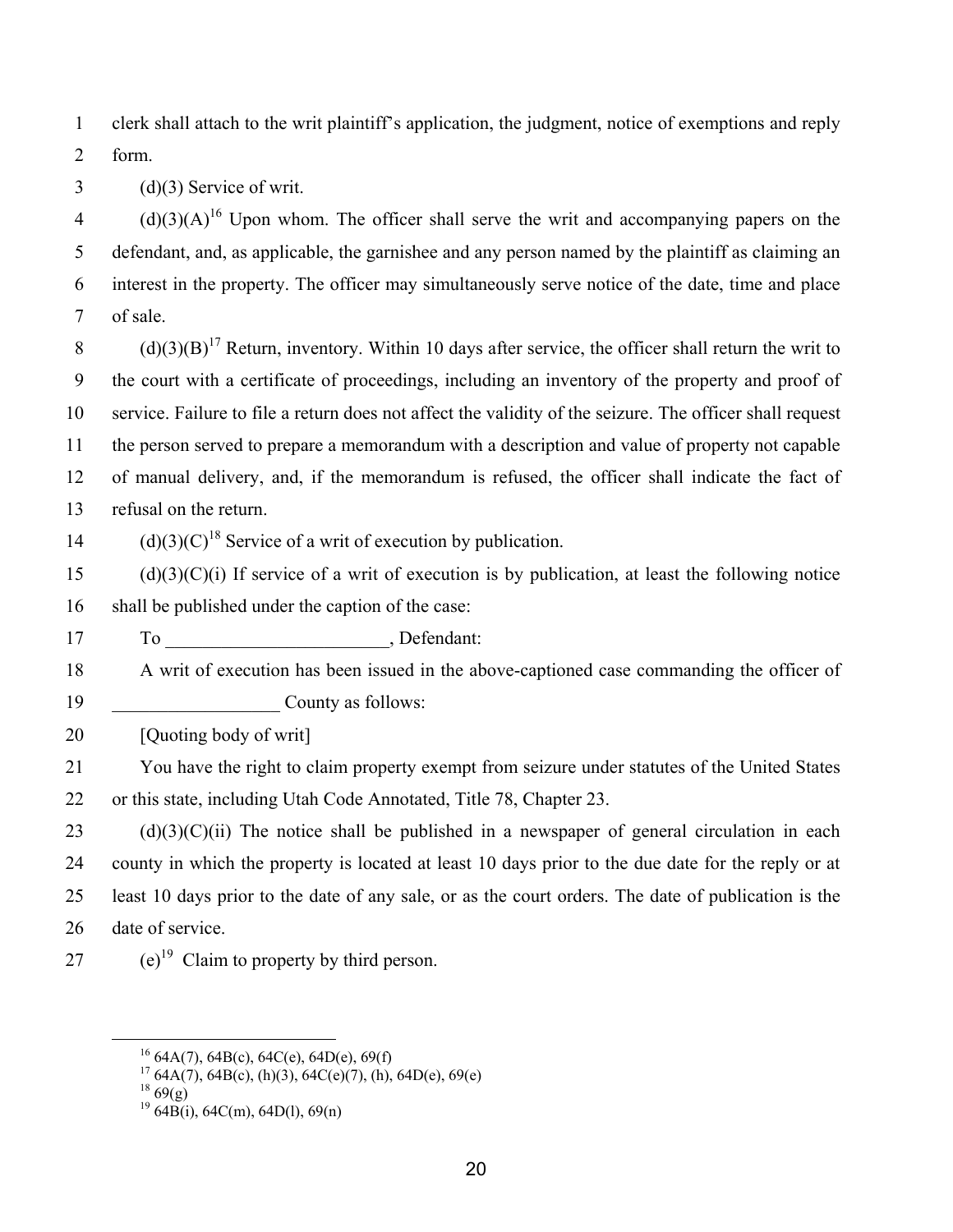1 (e)(1) Claimant's rights. Any person claiming an interest in the property has the same rights 2 and obligations as the defendant with respect to the writ and with respect to providing and 3 objecting to security. Any claimant named by the plaintiff and served with the writ and 4 accompanying papers shall exercise those rights and obligations within the same time allowed 5 defendant. Any claimant not named by the plaintiff and not served with the writ and 6 accompanying papers may exercise those rights and obligations at any time before the property is 7 sold or delivered to plaintiff.

8 (e)(2) Join claimant as defendant. The court shall order any named claimant joined as a 9 defendant. The plaintiff shall serve the order on the claimant. The claimant is thereafter a 10 defendant to the action and shall answer within 10 days, setting forth any claim or defense. The 11 court may render judgment for or against the claimant to the limit of claimant's interest in the 12 property.

13 (e)(3) Plaintiff's security. If the plaintiff requests an officer seize property claimed by a 14 person other than the defendant, the officer may require the plaintiff to file security.

15 (f) Discharge of writ, release of property.

 $(16 \text{ (f)}(1)^{20}$  By defendant. At any time before the property is sold or delivered to the plaintiff, the 17 defendant may file security and a motion to discharge the writ and release the property. The 18 plaintiff may object to the sufficiency of the security or the sufficiency of the sureties within five 19 days after service of the motion. At any time before the property is sold or delivered to the 20 plaintiff, the defendant may file a motion to discharge the writ and release the property on the 21 ground that the writ was wrongfully obtained. The court shall give the plaintiff reasonable 22 opportunity to correct any defect. The defendant shall serve the order to discharge the writ and 23 release the property upon the officer, defendant, garnishee and any third person claiming an 24 interest in the property.

25 (f)(2) By plaintiff. The plaintiff may discharge the writ and release the property by filing a 26 release and serving it upon the officer, defendant, garnishee and any third person claiming an 27 interest in the property.

<sup>&</sup>lt;sup>20</sup> 64A(6), 64B(e), 64C(f)(1), (4)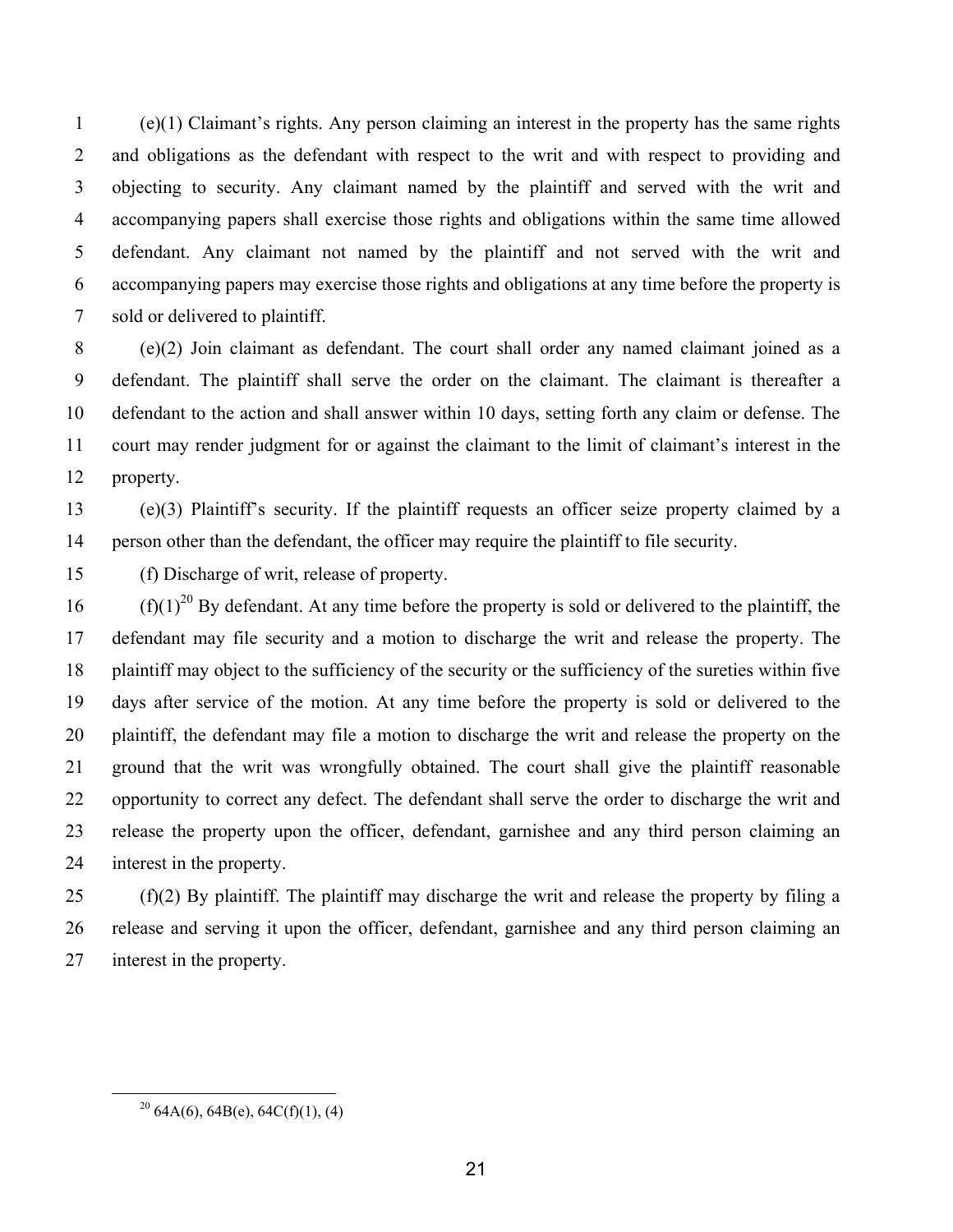$(f)(3)^{21}$  Disposition of property if defendant prevails. If the defendant prevails, the court shall 2 order the writ discharged and proceeds of sales and remaining property delivered to the 3 defendant.

 $(1)(4)^{22}$  Copy filed with county recorder. When an order discharges a writ upon property 5 seized by filing with the county recorder, the officer shall file a certified copy of the order with 6 the county recorder.

(f)(5)<sup>23</sup> Service on officer, disposition of property. If the order discharging the writ and 8 releasing the property is served on the officer:

 $9$  (f)(5)(A) before the writ is served, the officer shall return the writ to the court;

 $10$  (f)(5)(B) after the writ has been served, the officer shall return the property to the defendant; 11 or

 $12$  (f)(5)(C) after the property is sold, the officer shall deliver the proceeds of the sale to the 13 defendant.

## 14 **Rule 64A. Prejudgment writs in general.**

15 (a) Availability. A writ of replevin, attachment or garnishment is available after the claim has 16 been filed and before judgment only upon written order of the court.

 $(17 \t\t(b)^{24}$  Motion, affidavit. To obtain a writ of replevin, attachment or garnishment before 18 judgment, plaintiff shall file a motion, security and an affidavit stating facts showing the grounds 19 for relief and other information required by these rules. The affidavit supporting the motion shall 20 state facts in simple, concise and direct terms that are not conclusory.

21 (c) Grounds for prejudgment writ. Grounds for a prejudgment writ include, in addition to the 22 grounds for the specific writ, at least one of the following:

23  $(c)(1)$  that the defendant is avoiding service of process; or

24 (c)(2) that the defendant has assigned, disposed of or concealed, or is about to assign, dispose 25 of or conceal, the property with intent to defraud creditors; or

 $26$  (c)(3) that the defendant has left or is about to leave the state with intent to defraud creditors; 27 or

 $^{21}64C(1)$ 

 $^{22}$  64C(m)

 $^{23}$  64C(3)  $24\,65C(a)$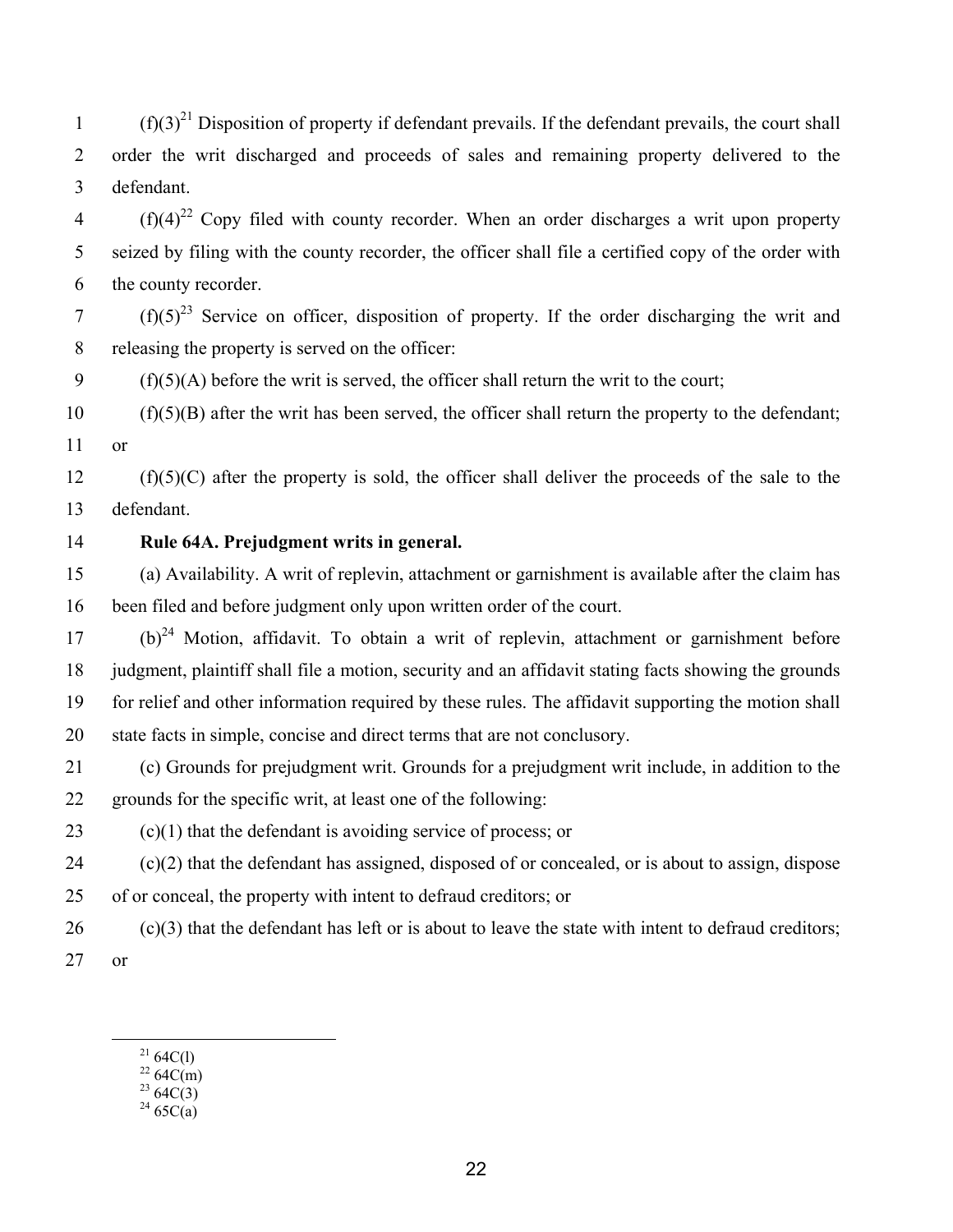1 (c)(4) that the defendant has fraudulently contracted the debt or incurred the obligation that is 2 the subject of the action; or 3 (c)(5) that the property will decline in value leaving it insufficient to pay the debt; or 4 (c)(6) probable cause to be apprehensive of losing the remedy unless the court issues the 5 writ; 6 and all of the following: 7 (c)(7) that the property is not earnings and not exempt from execution; 8 (c)(8) that the writ is not sought to hinder, delay or defraud a creditor of the defendant; and 9 (c)(9) that the threatened injury to the plaintiff outweighs the damage the writ may cause the 10 defendant; and 11 (c)(10) a substantial likelihood that the plaintiff will prevail on the merits of the underlying 12 claim. 13 (d) Statement. The affidavit supporting the motion shall state facts sufficient to show:  $14$  (d)(1) a description of the property, including its value;  $15$  (d)(2) that the property has not been taken for a tax, assessment or fine; 16 (d)(3) that the property has not been seized under a writ against the property of the plaintiff 17 or that it is exempt from seizure; 18 (d)(4) the name and address of any person known to the plaintiff to claim an interest in the 19 property; and, if the motion is for a writ of garnishment,  $20$  (d)(5) the name and address of the garnishee; and 21 (d)(6) that the plaintiff will pay to the garnishee the fee established by Utah Code Section 78- 22 7-44. 23 (e) Notice, hearing. The court may order a writ of replevin, attachment or garnishment be 24 issued before judgment after notice to the defendant and opportunity to be heard. 25 (f) Method of service. The affidavit for the prejudgment writ shall be served on the defendant 26 and any person named by the plaintiff as claiming an interest in the property in a manner directed 27 by the court that is reasonably calculated to expeditiously give actual notice of the hearing. 28 (g)<sup>25</sup> Reply. The defendant may file a reply to the affidavit for a prejudgment writ at the 29 hearing or at any time prior to the hearing. The reply may: 30 (g)(1) challenge the issuance of the writ;

 $25$  64D(h), 69(g)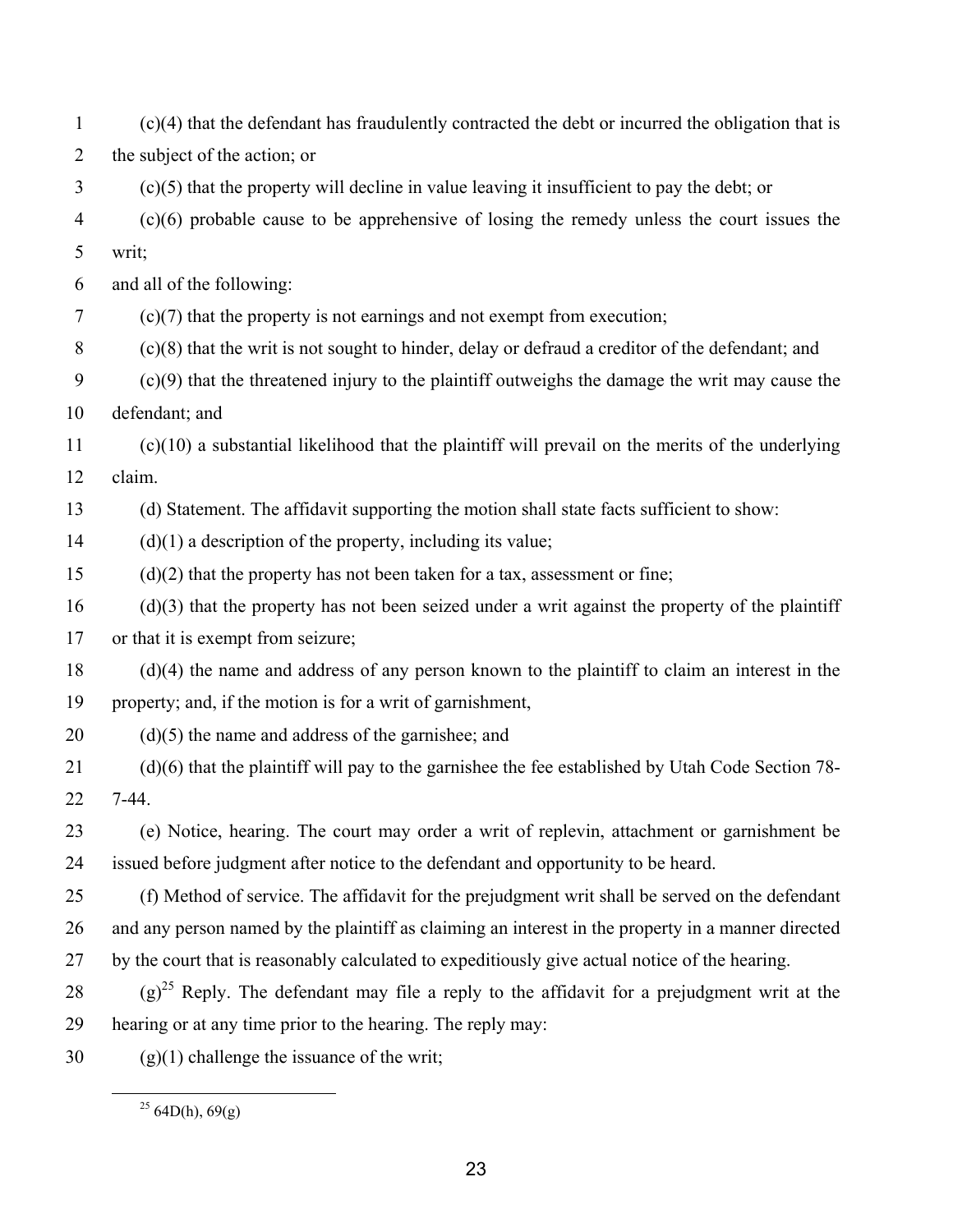- 1 (g)(2) object to the sufficiency of sureties;
- 2 (g)(3) request return of the property;
- $3 \qquad (g)(4)$  claim the property is exempt; or

4 (g)(5) allege any matter which would charge the plaintiff with liability.

5 (h) Burden of proof. At the hearing the burden is on the plaintiff to prove the facts necessary 6 to support the writ.

7 (i) Ex parte writ before judgment. If plaintiff seeks a prejudgment writ prior to a hearing, the 8 plaintiff shall file an affidavit stating facts showing irreparable injury to the plaintiff before the 9 defendant can be heard or the reasons notice should not be given. If a writ is issued without 10 notice to the defendant and opportunity to be heard, the court shall set a hearing for the earliest 11 reasonable time, and the writ and the order authorizing the writ shall:

12 (i)(1) designate the date and time of issuance and the date and time of expiration;

13 (i)(2) forthwith be filed in the clerk's office and entered of record;

14 (i)(3) expire 10 days after issuance unless the court establishes an earlier expiration date, the 15 defendant consents that the order and writ be extended or the court extends the order and writ 16 after hearing;

17 (i)(4) be served on the defendant and any person named by the plaintiff as claiming an 18 interest in the property in a manner directed by the court that is reasonably calculated to 19 expeditiously give actual notice of the hearing.

20 **Rule 64B. Writ of replevin.** 

21 (a)<sup>26</sup> Availability. A writ of replevin is available to compel delivery to plaintiff of specific 22 personal property held by defendant.

23 (b)<sup>27</sup> Grounds. In addition to the grounds required in Rule 64A, grounds for a writ of replevin 24 require all of the following:

25 (b)(1)<sup>28</sup> that plaintiff is entitled to possession; and

26 (b)(2)<sup>29</sup> that defendant wrongfully detains the property.

27 **Rule 64C. Writ of attachment.** 

 $^{28}$  64B(b)(2)

 $2664B(a)$ 

 $^{27}64B(b)$ 

 $2964B(b)(3)$ , (4)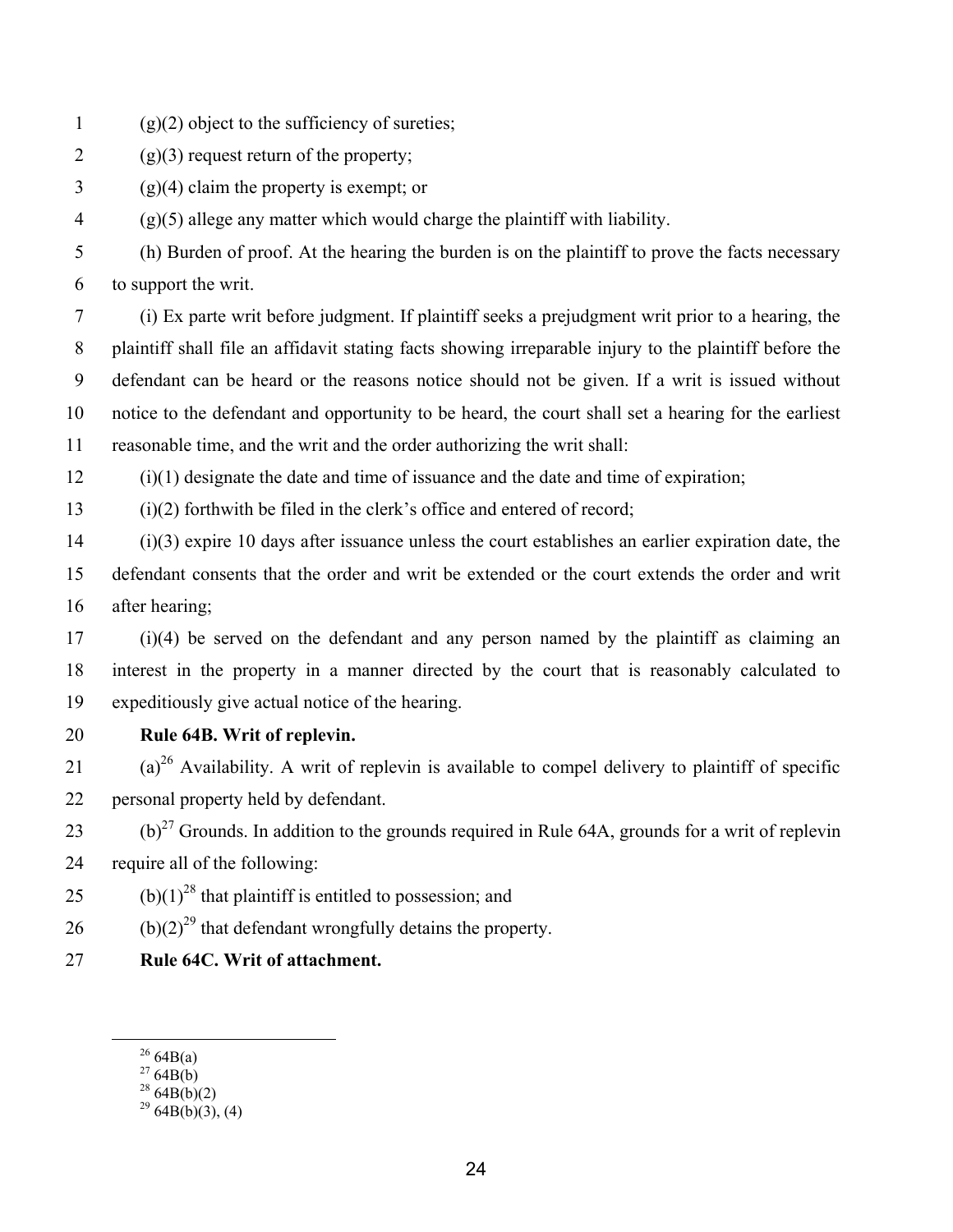$(a)^{30}$  Availability. A writ of attachment is available to seize property in the possession or 2 under the control of the defendant.

 $(6)^{31}$  Grounds. In addition to the grounds required in Rule 64A, grounds for a writ of 4 attachment require all of the following:

5 (b)(1) that the defendant is indebted to the plaintiff;

6 (b)(2) that the action is upon a contract; is against a defendant who is not a resident of this 7 state or is against a foreign corporation not qualified to do business in this state; and

8 (b)(3) that payment of the claim has not been secured by a lien upon property in this state.

## 9 **Rule 64D. Writ of garnishment.**

 $(a)^{32}$  Availability. A writ of garnishment is available to seize personal property of the 11 defendant in the possession or under the control of a person other than the defendant. A writ of 12 garnishment is available after final judgment or after the claim has been filed and prior to 13 judgment. The maximum portion of disposable earnings of an individual subject to seizure is the 14 lesser of:

15 (a)(1) 50% of defendant's disposable earnings for a writ to enforce payment of a judgment 16 for failure to support dependent children or 25% of defendant's disposable earnings for any other 17 writ; or

18 (a)(2) the amount by which the defendant's disposable earnings for a pay period exceeds the 19 number of weeks in that pay period multiplied by thirty times the federal minimum hourly wage 20 prescribed by the Fair Labor Standards Act in effect at the time the earnings are payable.

- (b) Grounds for writ before judgment.<sup>33</sup> In addition to the grounds required in Rule 64A, 22 grounds for a writ of garnishment before judgment require all of the following:
- 23 (b)(1) that the defendant is indebted to the plaintiff;

 $24$  (b)(2) that the action is upon a contract; is against a defendant who is not a resident of this 25 state or is against a foreign corporation not qualified to do business in this state;

26 (b)(3) that payment of the claim has not been secured by a lien upon property in this state and

- 27 (b)(4) that the garnishee possesses or controls property of the defendant.
- 28 (c) Statement. The application for a post-judgment writ of garnishment shall state:
	- $30\,65C(a), (0)$ 
		- $31\,65C(a)$
		- $32\,64D(a)(i)$ , (ii)

 $33\,64D(b)(i)$ , (ii)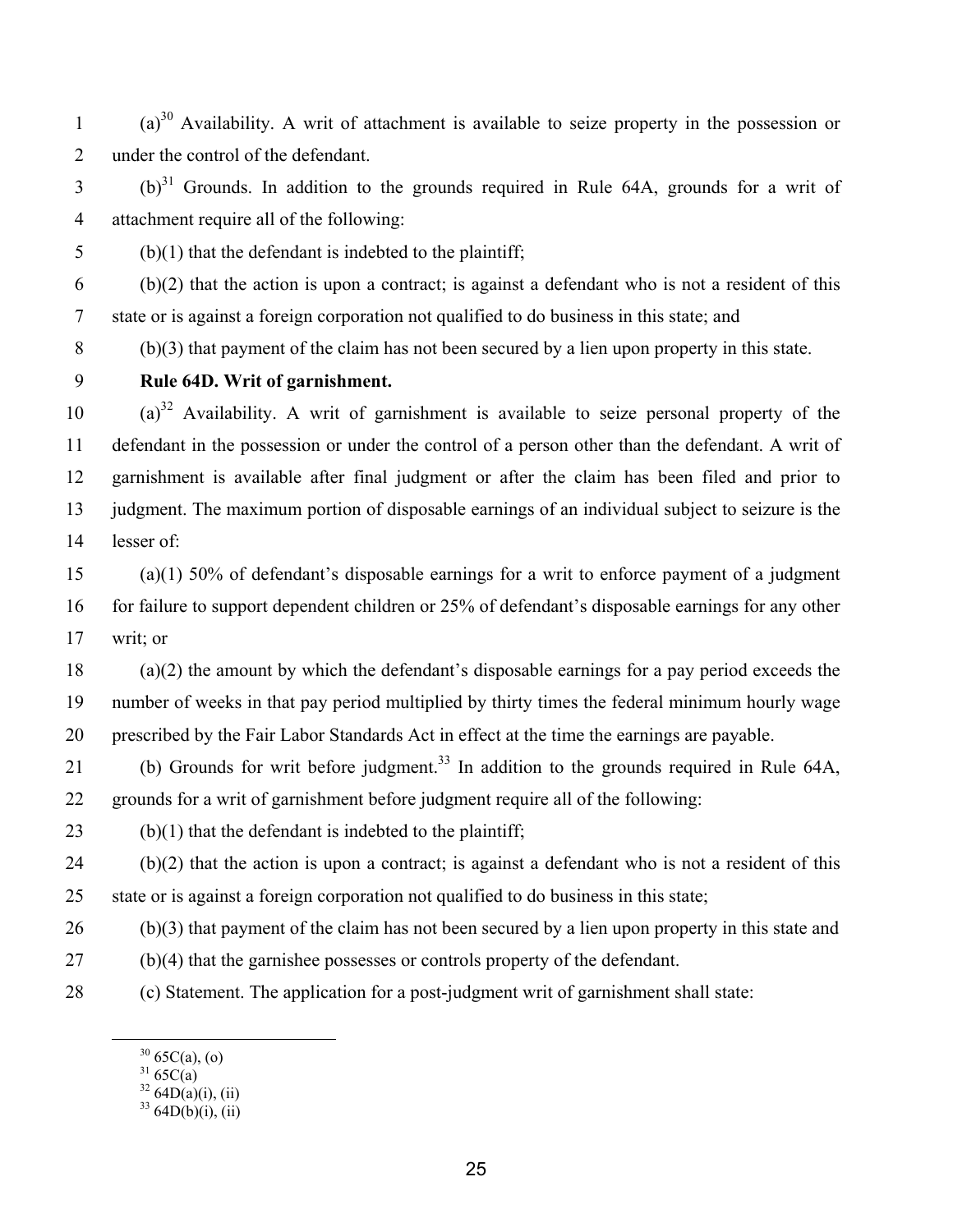1 (c)(1) the name and address of the garnishee;

- 2 (c)(2) a description of the property, including its value;
- 3 (c)(3) whether any of the property consists of earnings;
- 4 (c)(4) the amount of the judgment and the amount due on the judgment;
- 5 (c)(5) the name and address of any person known to the plaintiff to claim an interest in the 6 property;

7 (c)(6) that the plaintiff will pay to the garnishee the fee established by Utah Code Section 78-

8 7-44; and, if the application is for a writ of continuing garnishment,

9 (c)(7)<sup>34</sup> that there is no other writ of continuing garnishment in effect in favor of plaintiff 10 against these earnings.

 $(1)$   $(d)^{35}$  Interrogatories. The plaintiff shall submit with the affidavit or application 12 interrogatories to the garnishee inquiring:

 $13$  (d)(1) whether the garnishee is indebted to the defendant;

14 (d)(2) whether the garnishee possesses or controls any property of the defendant and, if so, 15 the nature and value of the property;

16 (d)(3) whether the garnishee knows of any property of the defendant in the possession or 17 under the control of another, and, if so, the nature and value of the property and the name and 18 address of the person with possession or control;

19 (d)(4) whether the garnishee is deducting an amount in satisfaction of a claim against the 20 plaintiff or the defendant, a designation as to whom the claim relates, and the amount deducted;

(d)(5)<sup>36</sup> the date and manner in which the garnishee has served the defendant and any third 22 persons;

(d) $(6)^{37}$  the dates on which previously served writs of continuing garnishment are expected to 24 terminate; and

25 (d)(7) any other relevant information plaintiff may desire, including defendant's position,

26 defendant's rate and method of compensation, defendant's pay period and the computation of the

- 27 amount of defendant's disposable earnings.
	- $3464D(v)(iii)$

 $3564D(d)(ii)$ 

 $36\,64D(d)(iii)$ , 64D(g)

 $3764D(v)(iii)$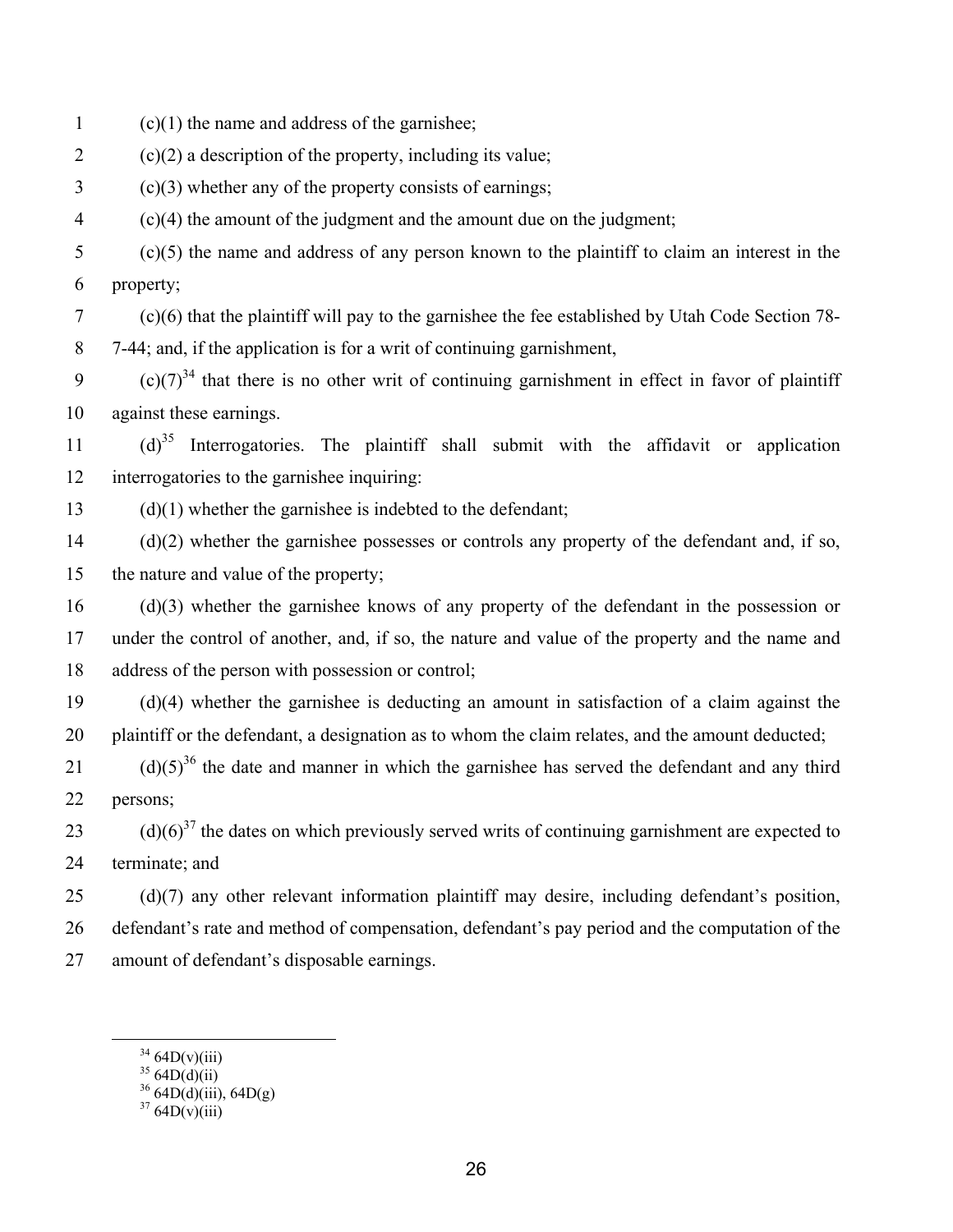$(e)^{38}$  Content of writ, priority. The writ shall instruct the garnishee to complete the steps in 2 subsection (f) and instruct the garnishee how to deliver the property. Several writs may be issued 3 at the same time so long as there is only one garnishee named in a writ. Priority among writs of 4 garnishment shall be in order of their service. Only one writ of garnishment shall be in effect at 5 one time.

 $(6)$   $(f)^{39}$  Garnishee's responsibilities. The writ shall direct the garnishee to complete the 7 following within seven business days of service of the writ upon the garnishee:

 $8$  (f)(1) answer the interrogatories under oath or affirmation;

 $(6)(2)^{40}$  serve the answers to the interrogatories on the plaintiff;

 $(10 \text{ (}f)(3)^{41}$  serve the writ, answers to interrogatories, notice of exemptions and two copies of the 11 reply form upon the defendant and any other person shown by the records of the garnishee to 12 have an interest in the property; and

13 (f)(4) file the answers to the interrogatories with the clerk of the court.

 $(9)^{42}$  Reply to answer of garnishee; request for hearing.

15 (g)(1) The plaintiff and defendant may file and serve upon the garnishee a reply to the 16 answers and request a hearing. The reply shall be filed and served within 10 days after service of 17 the answers to the interrogatories, but the court may deem the reply timely if filed before the 18 property is sold or delivered to the plaintiff. The reply may:

19 (g)(1)(A) challenge the issuance of the writ;

20 (g)(1)(B) challenge the accuracy of the answers to interrogatories;

21 (g)(1)(C) claim the property is exempt; or

 $22$  (g)(1)(D) allege any matter that would charge the garnishee with liability.

 $(2)$  (g)(2) The reply is deemed denied, and the court shall set the matter for hearing within 10

24 days after the reply is filed.

 $25$  (g)(3) If a person served by the garnishee fails to reply, as to that person:

 $26$  (g)(3)(A) the garnishee's answers to interrogatories are correct; and

 $27$  (g)(3)(B) the property is not exempt, except as reflected in the answers to interrogatories.

 $41\overline{5(b)}$ 

 $^{38}_{39}$  64D(c), 64D(d)(ii), (v), 64D(v)(iii)  $^{39}_{39}$  64D(d)(iii)

 $40\,5(b)$ 

 $42\,64D(h),$  (i)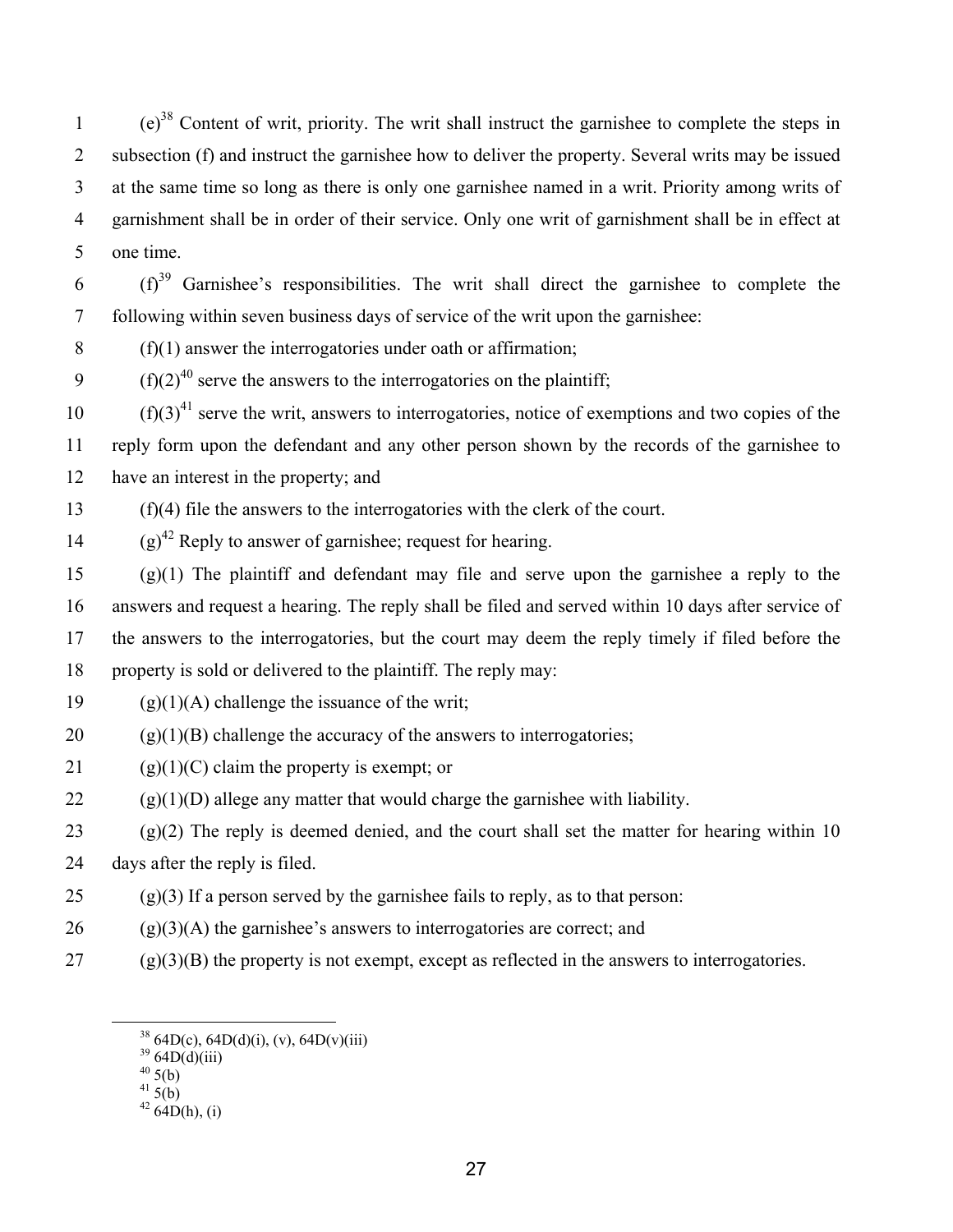(h)<sup>43</sup> Delivery of property. A garnishee shall not deliver property until the property is due the 2 defendant. Unless otherwise directed in the writ, the garnishee shall retain the property until 20 3 days after service by the garnishee under subsection (f). If the garnishee receives a reply within 4 that time, the garnishee shall retain the property and comply with the order of the court entered 5 after the hearing on the reply. Otherwise, the garnishee shall dispose of the property as provided 6 in the writ.

7 (i) Liability of garnishee.

 $(1)(1)^{44}$  A garnishee who acts in accordance with this rule is released from liability, unless 9 answers to interrogatories are successfully controverted.

 $(i)(2)^{45}$ . If the garnishee fails to comply with this rule, the writ or an order of the court, the 11 court may order the garnishee to appear and show cause why the garnishee should not be held in 12 contempt. Upon a finding of contempt, the court may order the garnishee to pay such amounts as 13 are just, including the value of the property or the balance of the judgment, whichever is less, and 14 payment of reasonable cost and attorney fees incurred by parties as a result of garnishee's failure.  $(i)(3)^{46}$  No person is liable as garnishee by reason of having drawn, accepted, made or 16 endorsed any negotiable instrument that is not in the possession or control of the garnishee at the 17 time of service of the writ.

 $(i)(4)^{47}$  Any person indebted to the defendant may pay to the officer the amount of the debt or 19 so much as is necessary to satisfy the writ, and the officer's receipt discharges the debtor for the 20 amount paid.

 $(i)(5)^{48}$  A garnishee may deduct from the property any claim against the plaintiff or 22 defendant.

23 (j) Property as security.

 $(1)(1)^{49}$  If property secures payment of a debt to the garnishee, the property need not be 25 applied at that time but shall remain subject to being applied pending payment in full of the debt. 26 If property secures payment of a debt to the garnishee, the plaintiff may obtain an order 27 authorizing the plaintiff to pay the debt and requiring the garnishee to deliver the property.

- $47,69(m)$  $4864D(m)$
- $4964D(0)$

<sup>&</sup>lt;sup>43</sup> 64D(h)(i), (iii), (iv), 64D(r)

 $4464D(k)$ 

 $4564D(j)$ 

 $4664D(n)$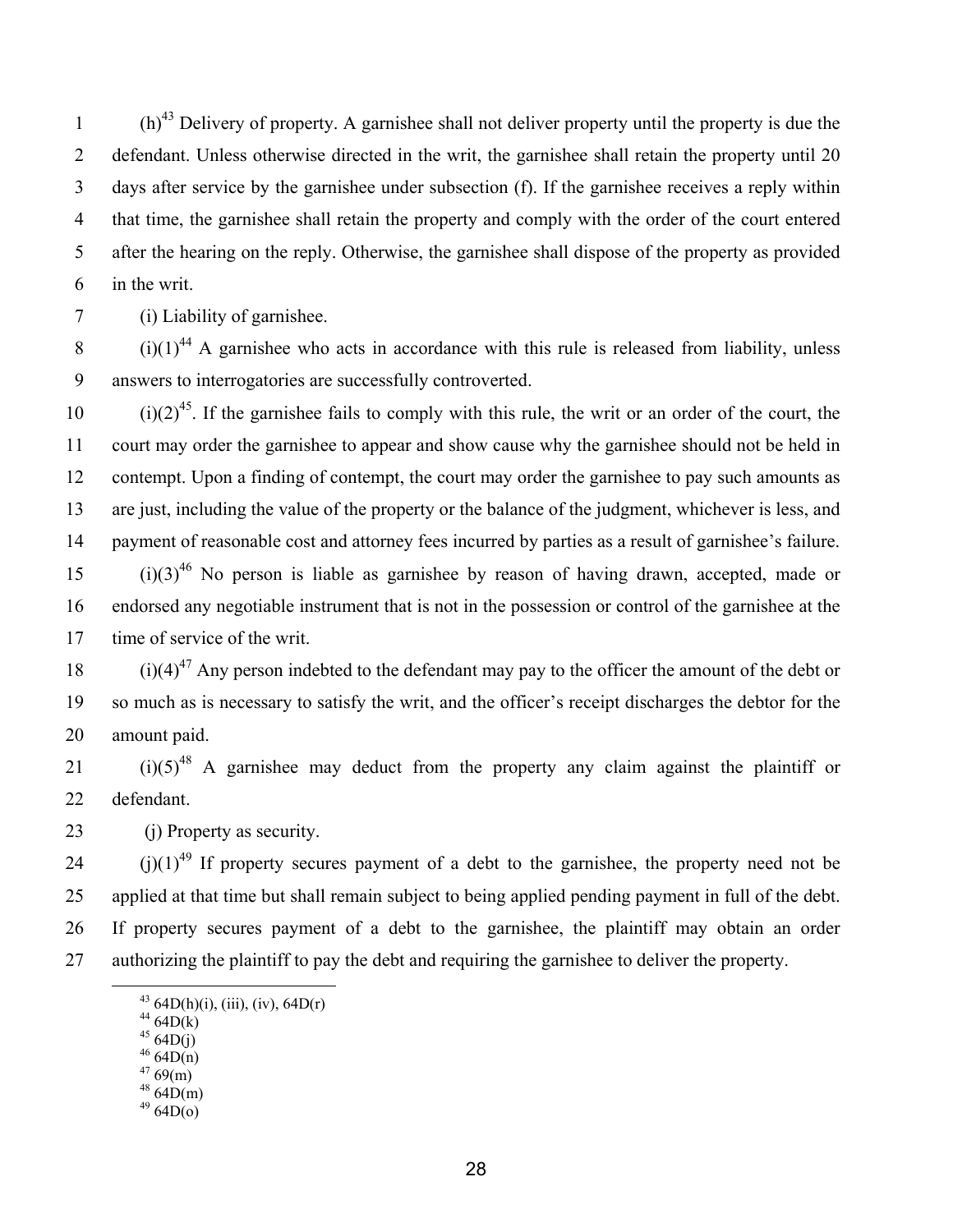$(i)(2)^{50}$  If property secures an obligation that does not require the personal performance of the 2 defendant and can be performed by a third person, the plaintiff may obtain an order authorizing 3 the plaintiff or a third person to perform the obligation and requiring the garnishee to deliver the 4 property upon completion of the performance or tender of performance that is refused.

 $(1.5)$ <sup>51</sup> Writ of continuing garnishment on disposable earnings.

6 (k)(1) Plaintiff may obtain a writ of continuing garnishment on disposable earnings after the 7 court has entered final judgment. All provisions of this rule apply to this subsection, but this 8 subsection governs over a contrary provision.

9 (k)(2) A writ of continuing garnishment is a continuing lien on disposable earnings of the 10 defendant from the date of service of the writ until the earlier of the following events:

11 (k)(2)(A) 120 days from the date of service of the writ or, in the case of multiple writs, 120 12 days from the date a writ becomes effective;

 $(n)(2)(B)$  the end of the last pay period after the defendant's employment is terminated;

 $14$  (k)(2)(C) the judgment is stayed, vacated or satisfied in full; or

15  $(k)(2)(D)$  the writ is discharged.

16 (k)(3) Within seven days after the end of each pay period, the garnishee shall with respect to 17 that pay period :

 $18$  (k)(3)(A) answer the interrogatories under oath or affirmation;

19 (k)(3)(B) serve the answers to the interrogatories on the plaintiff, defendant and any other

20 person shown by the records of the garnishee to have an interest in the earnings;

21  $(k)(3)(C)$  file the answers to the interrogatories with the clerk of the court; and

 $22$  (k)(3)(D) deliver the disposable earnings as provided in the writ.

23 (k)(4) Any person served by the garnishee may reply as in subsection (g), but whether to 24 grant a hearing is within the judge's discretion.

25 (k)(5) A writ of continuing garnishment issued to enforce a judgment for overpayment 26 obtained by the Office of Workforce Services:

- 27 (k) $(5)(A)$  is not limited to a 120-day lien;
- $28$  (k)(5)(B) has priority over other writs of continuing garnishment; and

 $\frac{50}{64D(p)}$ 

 $51\,64D(v)$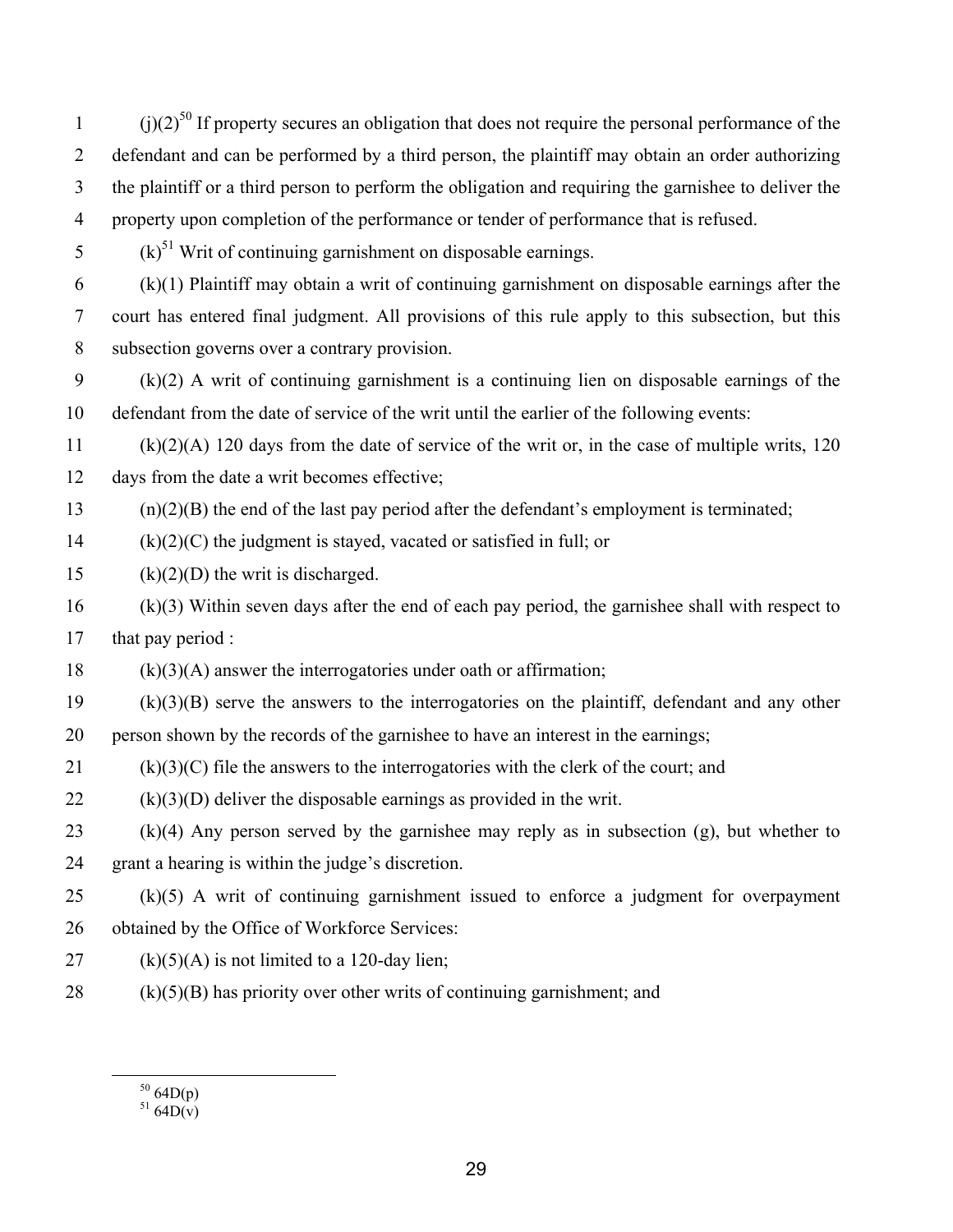1 (k)(5)(C) if served during the term of a lien created by another writ of continuing 2 garnishment, tolls the term of that lien and preserves all priorities until the expiration of the 3 Office of Recovery Services' writ.

4 **Rule 64E. Writ of execution.** 

 $(2.5)$  (a)<sup>52</sup> Availability. A writ of execution is available following entry of a final judgment or 6 order requiring the delivery of property or the payment of money.

 $(6)^{53}$  Application. To obtain a writ of execution, plaintiff shall file an application stating:

8 (b)(1) the amount of the judgment and the amount due on the judgment;

9 (b)(2) a description of the property; and

10 (b)(3) the name and address of any person known to the plaintiff to claim an interest in the 11 property.

 $(12)$   $(c)$ <sup>54</sup> Death of plaintiff. If the plaintiff dies, a writ of execution may be issued upon the 13 affidavit of an authorized executor or administrator or successor in interest.

 $(14 \text{ (d)}^{55}$  Reply to writ; request for hearing.

15 (d)(1) The defendant may reply to the writ and request a hearing. The reply shall be filed and 16 served within 10 days after service upon the defendant of the writ and accompanying papers 17 under Rule 64(d).

18 (d)(2) The court shall set the matter for hearing within 10 days after the reply is filed. If the 19 court determines that the writ was issued improperly, or that property is exempt from seizure, the 20 court shall issue an order directing the officer to release the property. If the court determines that 21 the writ was properly issued and the property is not exempt, the court shall issue an order 22 directing the officer to proceed to sell or deliver the property. If the date of sale has passed, 23 notice of the rescheduled sale shall be given. No sale may be held until the court has decided 24 upon the issues presented at the hearing.

 $25$  (d)(3) If a reply is not filed, the officer shall proceed to sell or deliver the property.

(e)56 26 Mortgage foreclosure governed by statute. Utah Code Annotated, Title 78, Chapter 37, 27 governs mortgage foreclosure proceedings over contrary provisions of this rule.

**Rule 69A.<sup>57</sup>** 28 **Seizure of property.** 

- $54\frac{O(4)}{69(c)}$
- $55\,69(h)$  $56\ (9)(g)$
- 

 $52\,69(a), (c)$ 

 $5369(d)$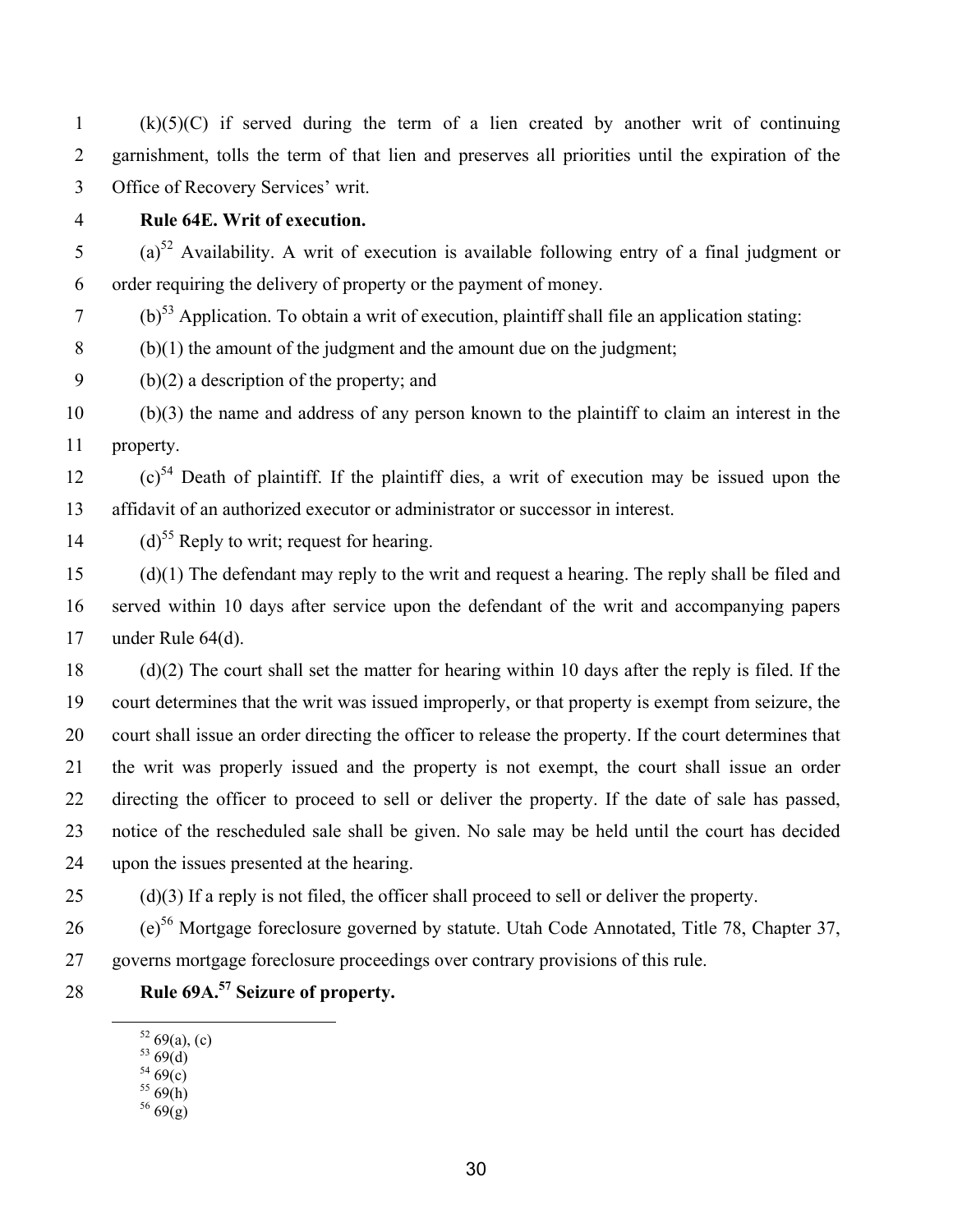1 The officer shall seize property as follows:

 $(2)$  (a)<sup>58</sup> Debtor's preference. When there is more property than necessary to satisfy the amount 3 due, the officer shall seize such part of the property as the defendant may indicate. If the 4 defendant does not indicate a preference, the officer shall first seize personal property, and if 5 sufficient personal property cannot be found, then the officer shall seize real property.

6 (b) Real property. Real property shall be seized by filing the writ and a description of the 7 property with the county recorder and leaving the writ and description with an occupant of the 8 property. If there is no occupant of the property, the officer shall post the writ and description in 9 a conspicuous place on the property. If another person claims an interest in the real property, the 10 officer shall serve the writ and description on the other person.

11 (c) Growing crops. Crops growing upon real property shall be seized by filing the writ and a 12 description of the crops and the property upon which the crops are growing with the county 13 recorder and leaving the writ and description with an occupant of the property. If there is no 14 occupant of the property, the officer shall post the writ and description in a conspicuous place on 15 the property. If another person claims an interest in the real property or the crops, the officer 16 shall serve the writ and description on the other person.

17 (d)(1) Property capable of manual delivery. When severed, crops are property capable of 18 manual delivery. Except as provided in subsections (d)(2) and (d)(3), property capable of manual 19 delivery shall be seized by serving the writ and a description of the property on the person 20 holding the property and taking the property into custody.

21 (d)(2) Range stock, such as cattle, horses, sheep and other livestock, may be seized by filing 22 the writ and a description of the property, specifying the number and marks or brands, with the 23 county recorder. Range stock may be seized by taking it into custody, but any additional cost of 24 taking it into custody will not be allowed if the court finds that taking the property into custody 25 was unnecessary.

 $26$  (d)(3) In the discretion of the officer, property of extraordinary size or bulk or property that 27 would be costly to store may be seized by securing it in place.

28 (e) Securities. Securities shall be seized as provided in Utah Code Section 70A-8-111.

 $5764C(e)$ 

 $58\,69(f)$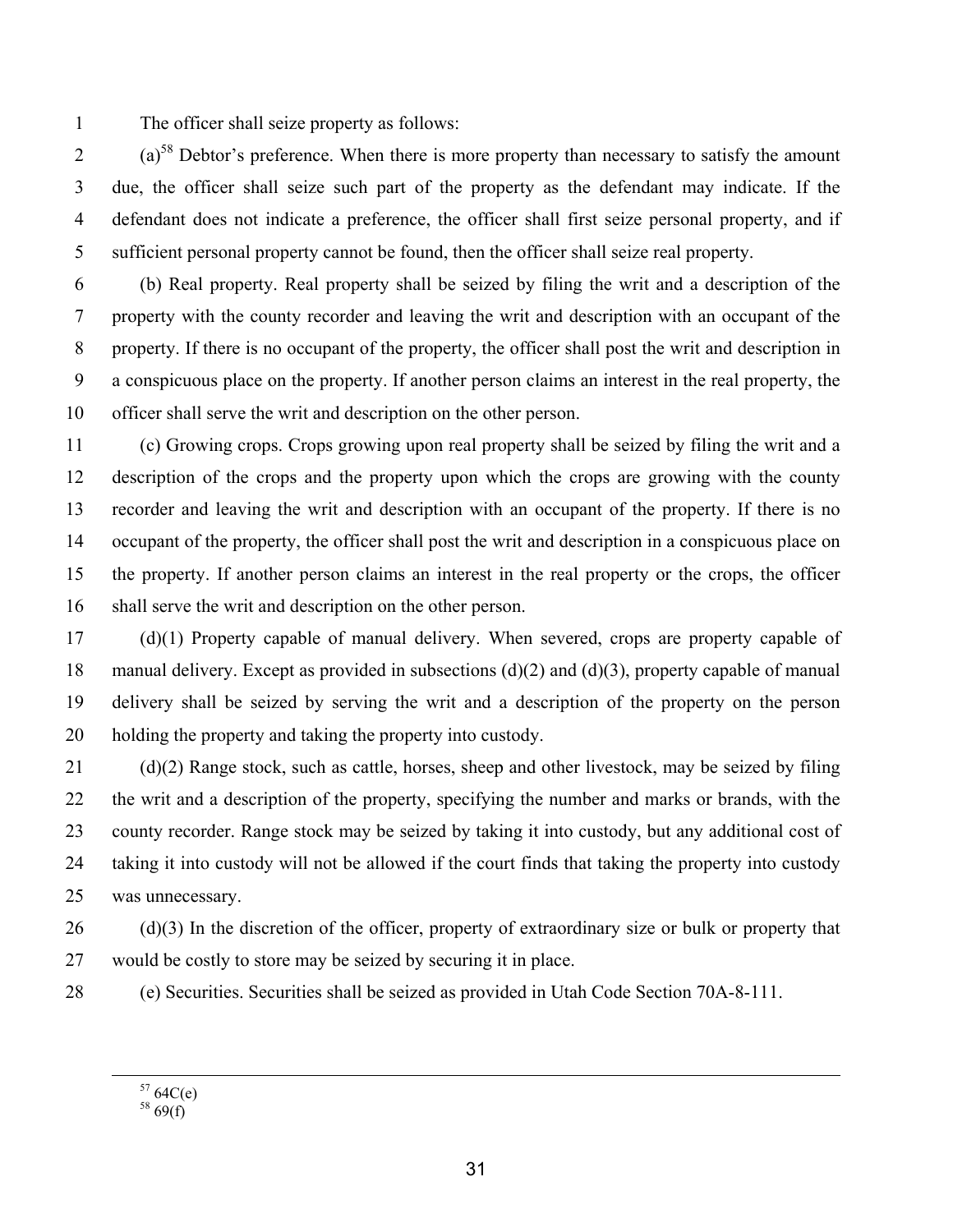1 (f) Property not capable of manual delivery. Debts, credits and other property not capable of 2 manual delivery shall be seized by serving the writ and a description of the property on the 3 person owing the debt, or having possession or control of the credit or other personal property.

## 4 **Rule 69B. Sale of property.**

5 (a)<sup>59</sup> Sale before judgment. The officer may sell the property before judgment if it is 6 perishable or threatens to decline speedily in value. The court may order the officer to sell the 7 property before judgment if the court finds that the interest of the parties will be served by sale. 8 The officer shall keep proceeds of the sale safe subject to further order of the court.

9 (b) Notice of sale. The officer shall set the date, time and place for sale and serve notice 10 thereof on the defendant and on any third party named by the plaintiff or garnishee. Service on 11 the defendant and third party shall be not later than the initial publication of notice. The officer 12 shall publish notice of the date time and place of sale as follows:

13 (b)(1) If the property is perishable or threatens to decline speedily in value, the officer shall 14 post written notice of the date, time and place of sale and a general description of the property to 15 be sold in the courthouse from which the writ was issued and in at least three public places of the 16 county or city where the sale is to take place. The officer shall post the notice for such time as 17 the officer determines is reasonable, considering the character and condition of the property.

18 (b)(2) If the property is other personal property, the officer shall post written notice of the 19 date, time and place of sale and a general description of the property to be sold in the courthouse 20 from which the writ was issued and in at least three public places of the county or city where the 21 sale is to take place. The officer shall post the notice for at least seven days and publish the same 22 at least one time not less than one day preceding the sale in a newspaper of general circulation, if 23 there is one, in the county where the sale is to take place.

24 (b)(3) If the property is real property, the officer shall post written notice of the date, time 25 and place of sale and a particular description of the property to be sold on the property, at the 26 place of sale, at the district courthouse of the county in which the real property is situated, and in 27 at least three other public places of the county or city in which the sale is to take place. The 28 officer shall post the notice for at least 21 days and publish the same at least three times once a 29 week for three successive weeks immediately preceding the sale in a newspaper of general 30 circulation, if there is one, in the county.

 $5964C(j)$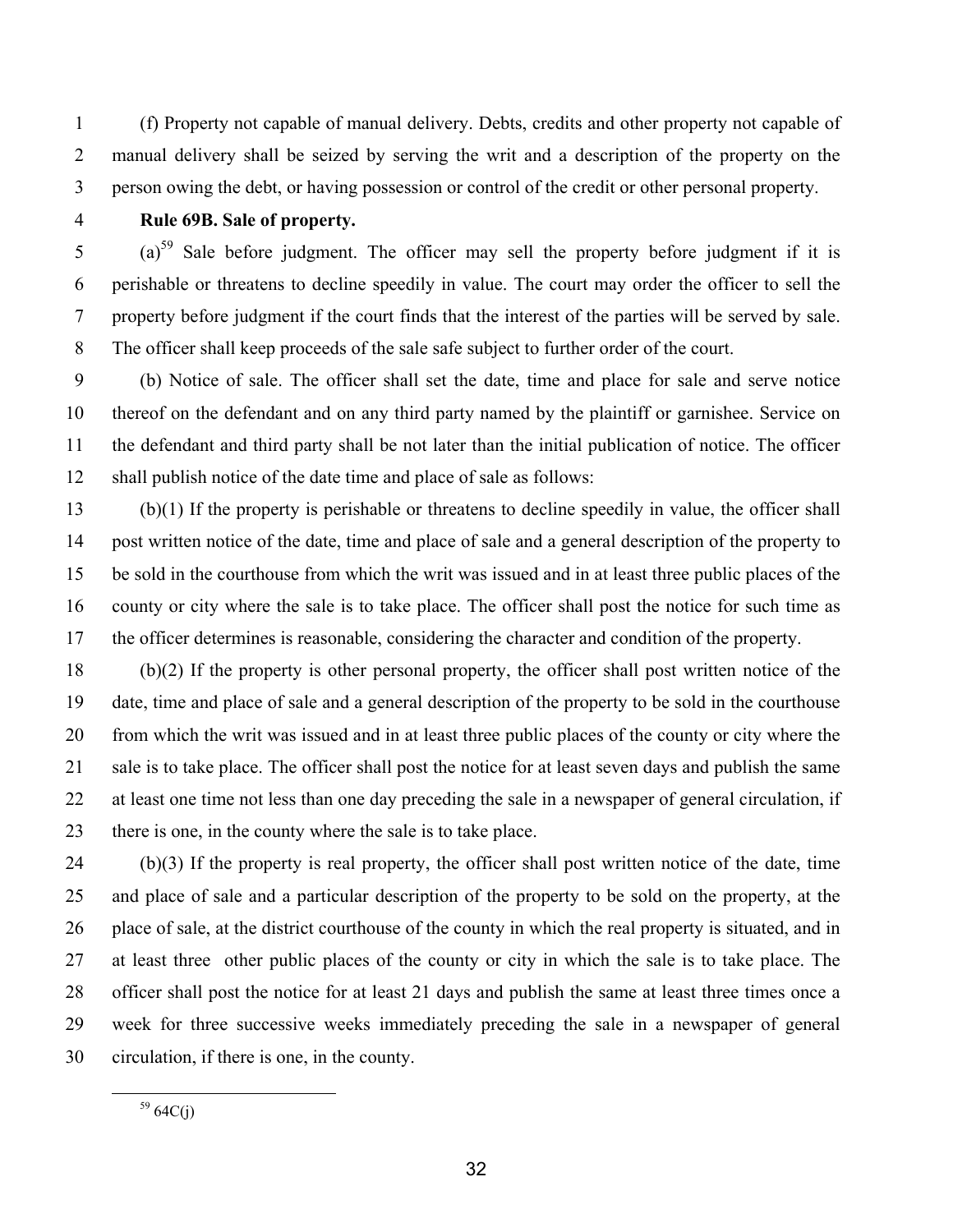1 (c) Postponement. If the officer finds sufficient cause, the officer may postpone the sale. The 2 officer shall declare the postponement at the time and place set for the sale. If the postponement 3 is longer than 72 hours, notice of the rescheduled sale shall be given in the same manner as the 4 original notice of sale.

5 (d) Conduct of sale. All sales shall be at auction to the highest bidder, Monday through 6 Saturday, legal holidays excluded, between the hours of 9 o'clock a.m. and 8 o'clock p.m. at a 7 place reasonably convenient to the public. The officer shall sell only so much property as is 8 necessary to satisfy the amount due. The officer shall not purchase property or be interested in 9 any purchase. Property capable of manual delivery shall be within view of those who attend the 10 sale. The property shall be sold in such parcels as are likely to bring the highest price. Severable 11 lots of real property shall be sold separately. Real property claimed by a third party shall be sold 12 separately if requested by the third party. Real property shall be sold at the courthouse of the 13 county in which the property is situated. The defendant may direct the order in which the 14 property is sold.

15 (e) Accounting. Upon request of the defendant, the plaintiff shall deliver an accounting of the 16 sale. The officer is entitled to recover the reasonable and necessary costs of seizing, storing and 17 selling the property. The officer shall apply the property in the following order up to the amount 18 due or the value of the property, whichever is less:

19 (e)(1) pay the cost of seizure, storage and sale;

20 (e)(2) deliver to the plaintiff the remaining proceeds of the sale;

21 (e)(3) deliver to the defendant the remaining property and proceeds of the sale.

22 (f) Purchaser refusing to pay. Every bid is an irrevocable offer. If a person refuses to pay the 23 amount bid, the person is liable for the difference between the amount bid and the ultimate sale 24 price. If a person refuses to pay the amount bid, the officer may:

25  $(f)(1)$  offer the property to the next highest bidder;

 $26$  (f)(2) renew bidding on the property; and

27 (f)(3) reject any other bid of such person.

28 (g) Property capable of manual delivery. Upon payment of the amount bid, the officer shall 29 deliver to the purchaser of property capable of manual delivery the property and a certificate of 30 sale stating that all right, title and interest which the defendant had in the property is transferred 31 to the purchaser.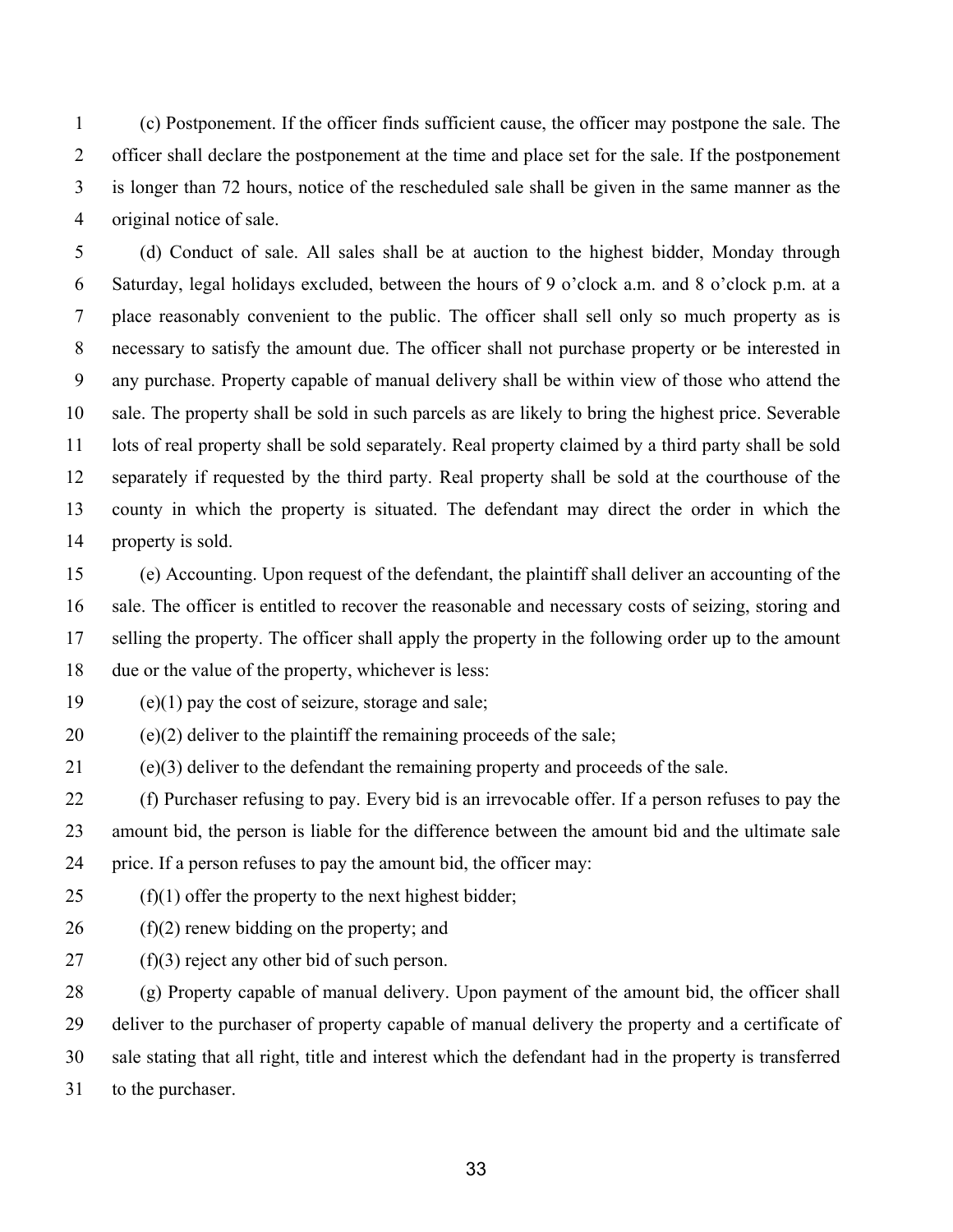(h) Property not capable of manual delivery.<sup>60</sup> Upon payment of the amount bid, the officer 2 shall deliver to the purchaser of property not capable of manual delivery a certificate of sale 3 describing the property and stating that all right, title and interest which the defendant had in the 4 property is transferred to the purchaser. The officer shall serve a duplicate of the certificate on 5 the person controlling the property.

6 (i) Real property. Upon payment of the amount bid, the officer shall deliver to the purchaser 7 of real property a certificate of sale for each lot containing:

8 (i)(1) a description of the real property;

9 (i)(2) the price paid;

10 (i)(3) a statement that all right, title, interest of the defendant in the property is conveyed to 11 the purchaser; and

12 (i)(4) a statement whether the sale is subject to redemption.

13 The officer shall file a duplicate of the certificate in the office of the county recorder.

## 14 **Rule 69C. Redemption of real property after sale.**

 $(15 \text{ (a)}^{61}$  Right of redemption. Real property may be redeemed unless the estate is less than a 16 leasehold of a two-years' unexpired term, in which event the sale is absolute.

17 (b) Who may redeem. Real property subject to redemption may be redeemed by the 18 defendant or by a creditor having a lien on the property subsequent to that on which the property 19 was sold or by their successors in interest. If the defendant redeems, the effect of the sale is 20 terminated and the defendant is restored to the defendant's estate. If the property is redeemed by 21 a creditor, any other creditor having a right of redemption may redeem.

22 (c) How made. The redemptioner shall pay the amount required to the officer or to the 23 purchaser and shall serve on the officer or purchaser:

 $24$  (c)(1) a certified copy of the judgment or lien under which the redemptioner claims the right 25 to redeem;

 $26$  (c)(2) an assignment, properly acknowledged or proved if necessary to establish the claim; 27 and

28 (c)(3) an affidavit showing the amount due on the judgment or lien.

29 (d) Time for redemption. The property may be redeemed within 180 days after the sale.

 $^{60}$  New.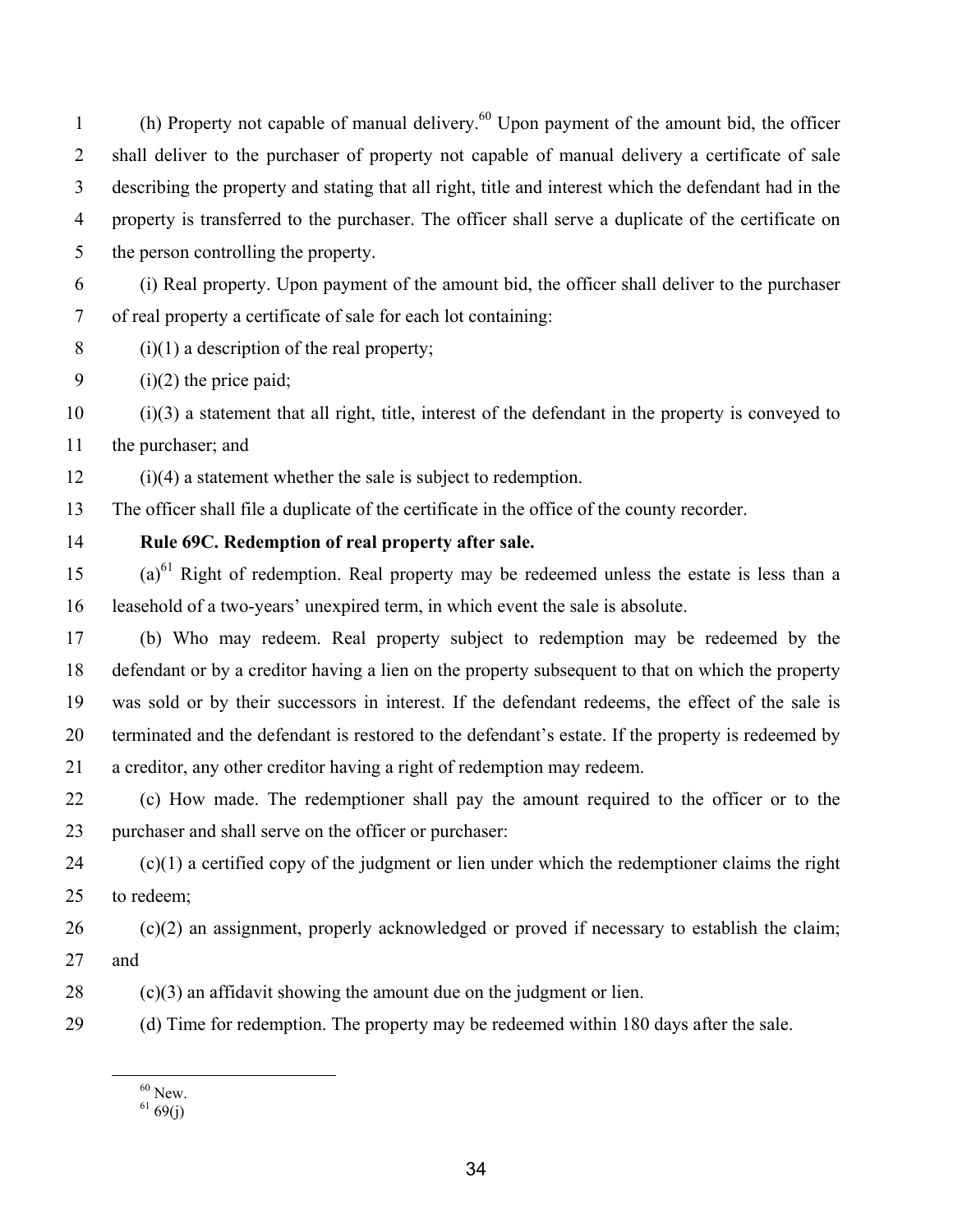1 (e) Notice of expenses. The purchaser or redmptioner shall file with the county recorder 2 notice of the amounts paid for taxes, assessments, insurance, maintenance, repair and any lien 3 other than the lien on which the redemption was based. Failure to do so relieves a subsequent 4 redemptioner of the obligation to pay such amounts. $62$ 

5 (f) Redemption price. The price to redeem property is the sale price plus six percent. The 6 price for a subsequent redemption is the redemption price plus three percent. If notice of the 7 amounts are filed with the county recorder, the price to redeem includes the amounts paid for 8 taxes, assessments, insurance, maintenance, repair and any lien other than the lien on which the 9 redemption was based plus six percent interest for an initial redemption or three percent interest 10 for a subsequent redemption.

11 (g) Dispute regarding price. If there is a dispute about the redemption price, the redemptioner 12 may pay into court the amount necessary for redemption less the amount in dispute and file and 13 serve upon the purchaser a petition setting forth the items to which the redemptioner objects and 14 the grounds for objection. The court shall enter an order determining the redemption price. The 15 redemptioner shall pay to the clerk any additional amount within seven days after the court's 16 order.

17 (h) Certificate of redemption. The purchaser shall promptly execute and deliver to the 18 redemptioner, or the redemptioner to a subsequent redemptioner, a certificate of redemption 19 containing:

20 (h) $(1)$  a particular description of the real property;

21 (h)(2) the price paid;

 $22$  (g)(3) a statement that all right, title, interest of the purchaser in the property is conveyed to 23 the redemptioner; and

24 (h)(4) whether the sale is subject to redemption.

25 The redemptioner or subsequent redemptioner shall file a duplicate of the certificate with the 26 county recorder.

- $(1)^{63}$  Conveyance. The purchaser or last redemptioner is entitled to conveyance upon the 28 expiration of the time permitted for redemption.
- $(1)^{64}$  Rents and profits, request for accounting, extension of time for redemption.

 $62 \quad 69(j)(5)$ 

 $63\,69(j)(6)$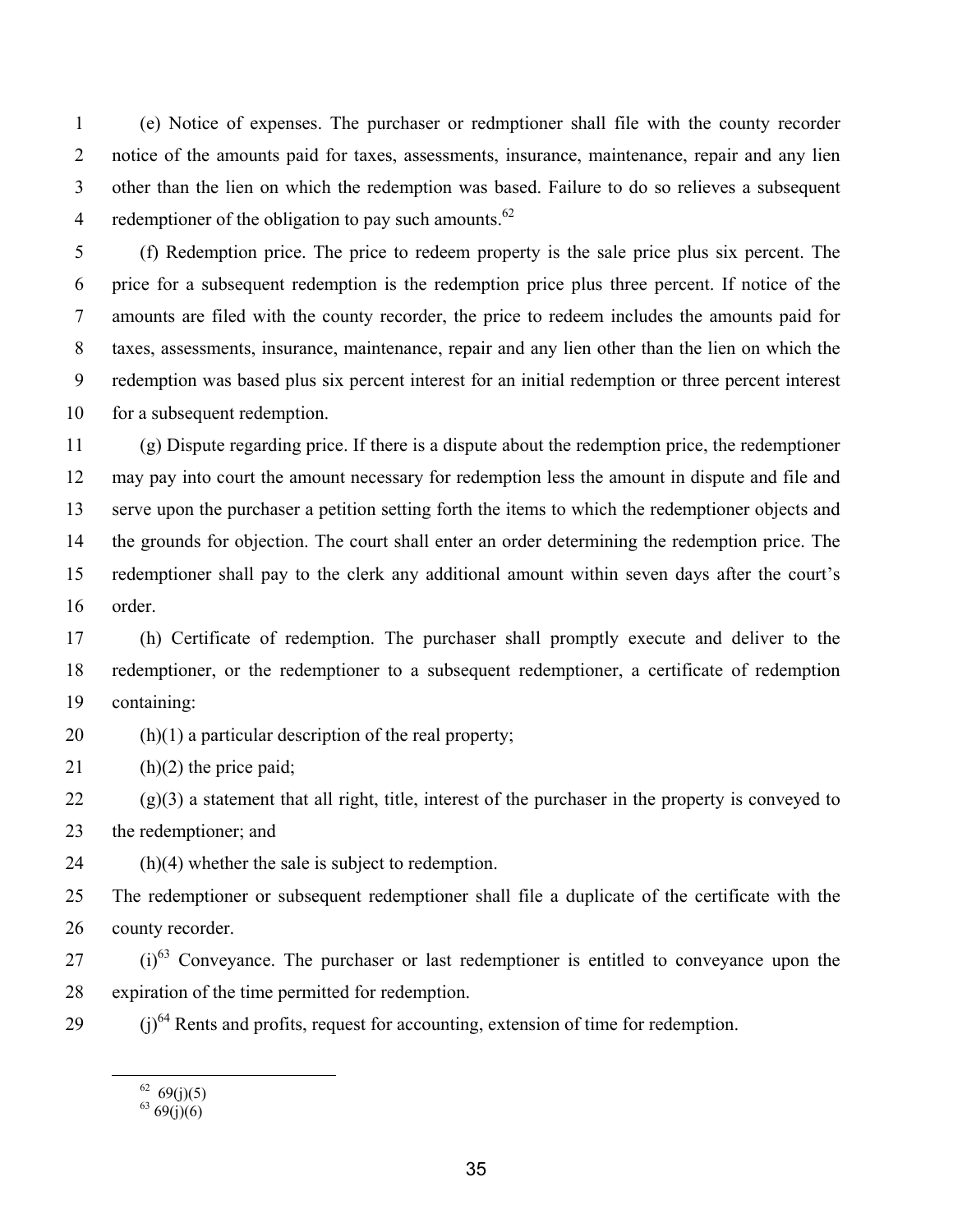1 (j)(1) The purchaser is entitled to the rents of the property or the value of the use and 2 occupation of the property from the time of sale until redemption. A redemptioner is entitled to 3 the rents of the property or the value of the use and occupation of the property from the time of 4 redemption until a subsequent redemption. Rents and profits are a credit upon the redemption 5 price.

6 (j)(2) Upon written request served on the purchaser before the expiration of time for 7 redemption, the purchaser shall prepare and serve on the requester a written and verified account 8 of rents and profits. The period for redemption is extended to five days after the accounting is 9 served. If the purchaser fails to serve the accounting within 30 days after the request, the 10 redemptioner may, within 60 days after the request, bring an action to compel an accounting. 11 The period for redemption is extended to 15 days after the order of the court.

12  $(k)^{65}$  Remedies.

13 (k)(1) For waste. A purchaser or redemptioner may file a motion requesting the court to 14 restrain the commission of waste on the property. It is not waste for the person in possession of 15 the property during the period allowed for redemption to continue to use the property in the same 16 manner in which it was previously used, to use it in the ordinary course of husbandry, to make 17 necessary repairs or improvements, or to use wood or timber on the property for repairing fences 18 or as fuel for a family. After the estate has become absolute, the purchaser or redemptioner may 19 file an action to recover damages for injury to the property by the tenant.

20 (k)(2) If the conveyance fails. If the conveyance fails a purchaser or redemptioner may file a 21 motion for judgment against the plaintiff for the price paid plus interest. If the conveyance fails 22 because of irregularity in the sale or because the property was exempt, the purchaser or 23 redemptioner may in addition file a motion to revive the original judgment against the defendant 24 in the name of the purchaser or redemptioner for the amount paid plus interest.

25 (l)<sup>66</sup> Contribution and reimbursement. A defendant may claim contribution or reimbursement 26 from other defendants by filing a motion.

27 **Rule 66. Receivers.** 

28 (a) Grounds for appointment. A receiver may be appointed by the court in which an action is  $29$  | pending or has passed to judgment:

 $6469(j)(7)$ 

 $65\,69(k)$ 

 $666(1)$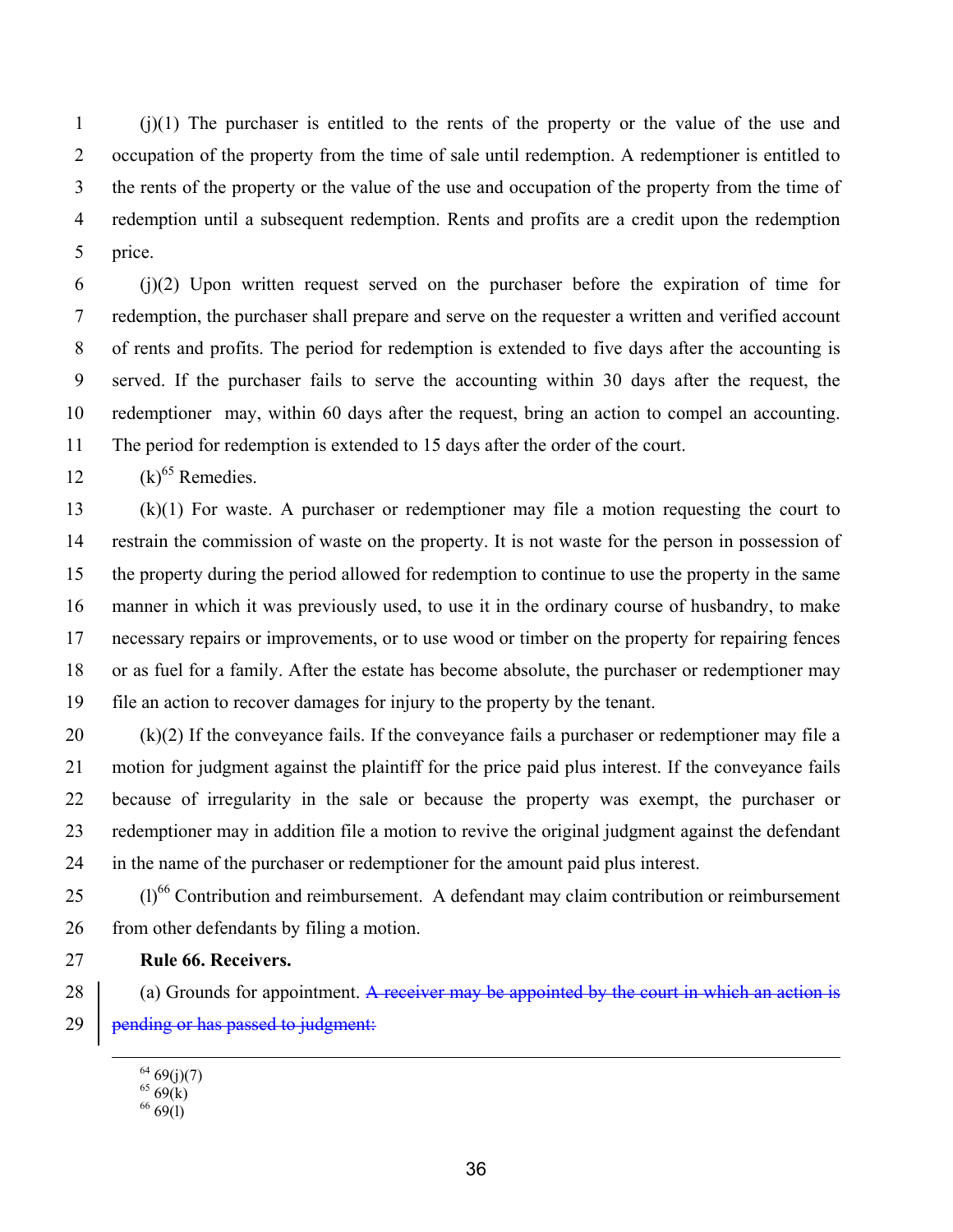$1$  (a)(1) In an action by a vendor to vacate a fraudulent purchase of property, or by a creditor to 2 subject any property or fund to his claim, or between partners or others jointly owning or 3 interested in any property or fund, on the application of the plaintiff, or of any party whose right 4 to or interest in the property or fund, or the proceeds thereof, is probable, and where it is shown 5 that the property or fund is in danger of being lost, removed or materially injured.

6 (a)(2) In an action by a mortgagee for the foreclosure of his mortgage and sale of the 7 mortgaged property, where it appears that the mortgaged The court may appoint a receiver in any 8 action in which property is in danger of being lost, removed, or materially injured; or that the 9 conditions of the mortgage have not been performed and that the property is probably 10 insufficient to discharge the mortgage-debt.

11 (a)(3) After (a)(2) The court may appoint a receiver after judgment, to carry the judgment 12 into effect.

- 13 (4) After judgment, to dispose of the property according to the judgment,  $\theta$  to preserve it 14 property during the pendency of an appeal,  $\theta$ -in proceedings in aid of execution when an 15 execution has been returned unsatisfied, or when the judgment debtor refuses to apply his 16 property in satisfaction of the judgment.
- $17$  (5) In (a)(3) The court may appoint a receiver in cases where in which a corporation has been 18 dissolved or is insolvent or in imminent danger of insolvency or has forfeited its corporate rights.

19 (6) In (a)(4) The court may appoint a receiver in all other cases where receivers have 20  $\parallel$  heretofore-been appointed by the usages of courts of equity.

21 (b) Appointment of receiver. No party or attorney to the action, nor any person who is not 22 entirely impartial and disinterested as to all the parties and the subject matter of the action can be 23 appointed receiver therein without the written consent of all interested parties.

24 (c) Undertaking on ex parte appointment. If a receiver is appointed upon an ex parte 25 application, the court, before making the order, may require from the applicant an undertaking, 26 with sufficient sureties, in an amount to be fixed by the court, to the effect that the applicant will 27 pay to the adverse party all damages he may sustain by reason of the appointment of such 28 receiver and the entry by him upon his duties, in case the applicant has procured such 29 **appointment wrongfully, maliciously or without sufficient cause; and the court may, in its** 30 discretion, at any time after such appointment, require an additional undertaking. The court may 31 require security from the receiver in accordance with Rule 64.

37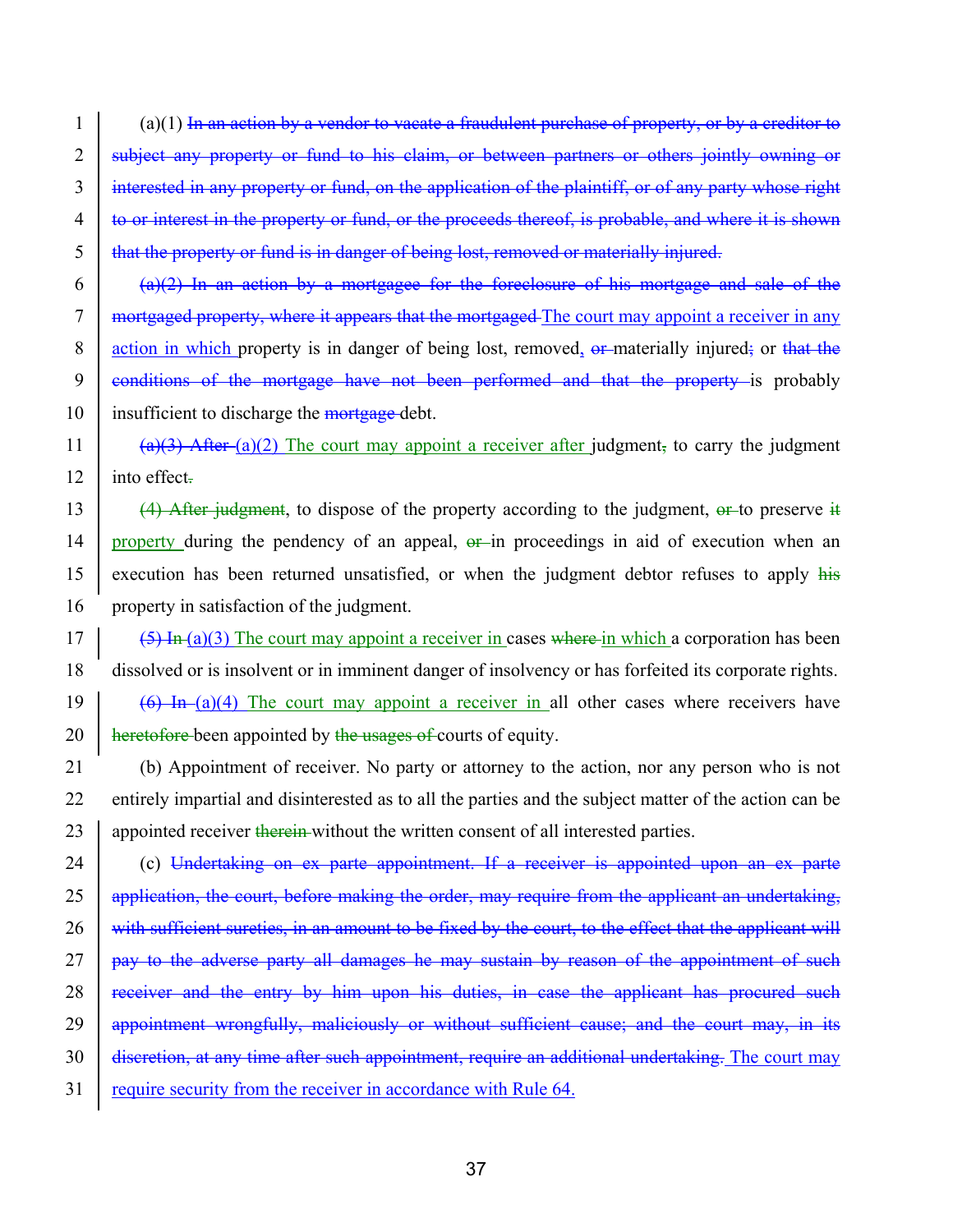1 (d) Oath and undertaking of receiver. Before entering upon his duties a A receiver must be 2 sworn shall swear or affirm to perform them duties faithfully, and with one or more sureties, 3 approved by the court, execute an undertaking to such persons and in such sum as the court may 4 direct, to the effect that he will faithfully discharge the duties of receiver in the action and obey 5 | the orders of the court therein.

6 (e) Powers of receivers. A receiver has, under the direction of the court, power to bring and 7 defend actions in his own name as receiver, to take and keep possession of the property, to 8 receive rents, to collect debts, to pay debts, to compound for and compromise the same, to make 9 transfers and  $\frac{1}{2}$  generally to do such acts respecting the property as the court may authorize.

10 (f) Payment of taxes before sale or hypothecation-pledge of personal property. Before any 11 personal property coming into the hands of a receiver may be sold, transferred or hypothecated 12 pledged, such the receiver shall pay and discharge any and all taxes constituting a lien thereon, 13 | legally levied by any taxing unit of the state, and shall file with the court having jurisdiction of 14 Such receivership, receipts or other competent evidence showing the full payment and discharge 15 of any and all such taxes, provided, that in a case where no sufficient liquid assets are at the time 16 of the proposed sale, transfer or hypothecation, in the hands of such receiver If there are 17 insufficient assets to pay the taxes, the court having jurisdiction of such receivership may 18 authorize such the sale, transfer or hypothecation pledge with the proceeds thereof to be made 19 <del>prior to the payment and discharge of such taxes, but immediately upon receipt of the</del> 20 consideration for such sale, transfer or hypothecation such receiver shall used to pay and 21 **discharge all such liens, taxes, and within**. Within 10 days thereafter after payment the receiver 22 shall file with the court receipts or other competent evidence showing the full payment and 23  $\frac{1}{2}$  discharge of all such taxes.

24 (g) Investments by receivers. Funds in the hands of a receiver may be invested by order of 25 the court.

26 (h) Appointment of receiver on dissolution of corporation. Upon the dissolution of a 27 corporation the district court of the county in which the corporation carries on its business, or has 28 its principal place of business, on application of any creditor of the corporation, or of any 29 <del>stockholder or member thereof, may appoint one or more persons to be receivers of the</del> 30 corporation, to take charge of the estate and effects thereof, and to collect the debts and property